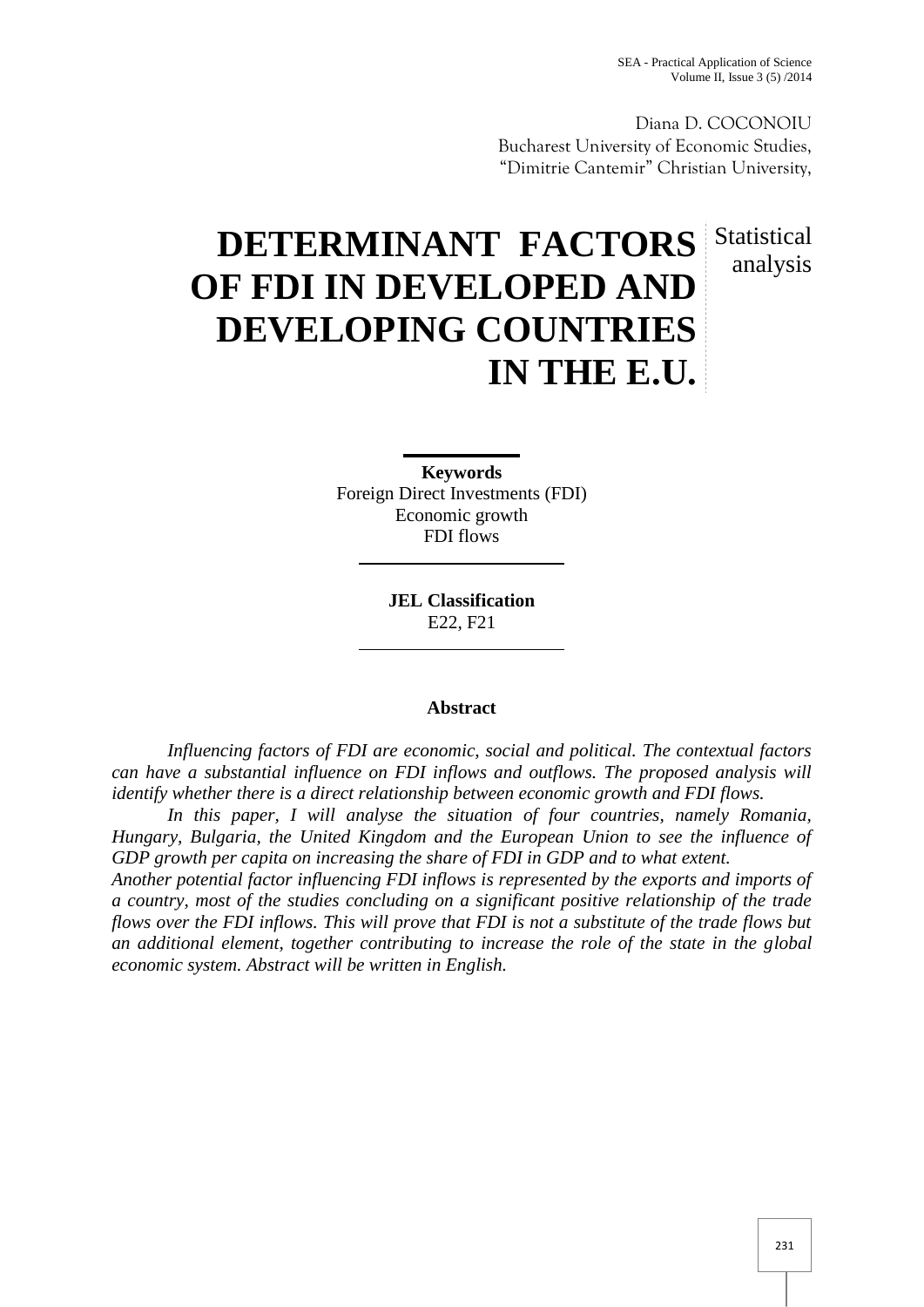# **1. The evolution of the FDI in Romania and other EU countries in the period 1990 – 2013**

The foreign direct investments recorded a strong dynamic in the last decade of the last century, the highest value being reached in 2000. After 2000 there was a decrease in the value of the FDI, determined both by the global economic developments and a series of cyclical events that have strongly influenced the negative international capital movements. In 1990, the global flows of the FDI were 208,167.66 million and increased until 2000 to 1,414,999.36 million (1,538,163.02 EUR million), which represents an increase of 6.8 points or (679.74%). Due to the global recession, the FDI declined in the following years, reaching about 40% in 2003 compared to 2000. These decreases were recorded until 2006, when the FDI exceeded the values registered in 2000, the FDI inflows being of 1,481,561.04 million USD (1,180,793.01 million).

Regarding Romania, the value of the FDI increased continuously during the period 1990 - 2000, until 2001 when the value of the FDI was 1,292.91 million. In 2002 there is a very slight decrease, then a growth in 2003, reaching the highest value in 2008, the amount of Euro 9,496,000, being 10 times higher than the value recorded in 1999. After 2008 the FDI started to decline, reaching in 2012 to 2,723.75 million three times lower than in 2008 (Table no.1).

In terms of **geographical distribution**, we see that the highest amount of FDI was registered in America, with a share of 37.33% from the total FDI in the year 2013, respectively 408,165.48 million. In the second place is Asia, with approximately 30% from the total value of FDI - 331,707.45 million. The third place is occupied by Europe with a share of about 17%, the total value of the FDI being 188,873.12 million, of which approximately 185,415.74 million being invested in the European Union countries. The fourth place is occupied by the countries with economies in transition (Transition Economies), with a share of 7.44%.

The last places are occupied by Africa and Oceania with a share of 3.94% and 3.69% the FDI in these regions in 2013 being 43,105.94 or 40,298.16 million EURO (Table no. 2).

#### **2. The determinant factors of the FDI in various developed countries and developing countries from the EU (based on the report of the correlation analysis)**

The determinant factors of the FDI are economic, social and political. The contextual factors can also have a substantial influence on the FDI inflows and outflows. The proposed analysis will identify whether there is a direct relationship between the economic growth and FDI flows. Thus, we will use as indicators the **GDP /**

#### **capita**and the**share of the FDI in GDP.**

#### **2.1. The relationship between the FDI inflows and GDP**

In table no. 3, it is observed the evolution of **the GDP / capita in the major geographical areas of the world** during the period 2000 - 2013, and in Europe, with detail on the European Union.

According to the data, in the **European Union** (EU 28) it has been a significant increase in the GDP per capita in 2000 and 2008. It increased 1.3 times from 18,963 to 329,000 dollars in 2000 and reached 25,008 American dollars in 2008.

If we analyse the **situation in Romania**, we can see that in 2000 the GDP / capita was EUR 1,817.02 and by 2008 it reached 6,541.80 euro, an increase of 360%.

The GDP per capita has steadily increased until 2002, when a sudden expansion began and at the end of 2013 it reached a value of four times higher than in 2000.

In order to perform the analysis and determine the direct relationship between the economic growth and the FDI flows, we analysed**the share of the FDI in the European Union GDP** and in some of its member countries. Table no. 4. indicates the share of the FDI in the GDP in the European Union and its member countries during the period 2000 - 2013.

According to the share of the FDI in the GDP, in **the European Union** it increased from 1.3% in 2004 to 4.5% in 2007, and then decreased to 2.6% in 2013.

**Romania** does not show a high percentage on this issue, and the trend was decreasing: in 2006 the share of FDI in GDP was 0.3% in 2008, decreased to -0.1% and then reached 0.1% in 2013.

In **Bulgaria** we notice a random situation: starting from 0.1% in 2001, decreasing by 0.8% in 2004, reaches the highest value in 2008 of 1.5% and in 2013 reaches a value of -0, 3%

The figure no. 1 shows the evolution of the share of the FDI in the GDP in 5 countries, respectively 4 are from the European Union and one from the United States of America.

As it can be easily seen in the chart, in the **UK** the share of the FDI in the GDP highly increased in 2000 to 15.8%, then in the next year it decreased to just 4%. It increased again in 2007 to 11, 1% and decreased to the value of 0.8% in 2013.

A random situation can be found in the case of **Hungary**, the highest value was recorded in 2012 - approximately 8.9% - and decreased to 1.7% in 2013.

In the **USA**, the situation is relatively constant, the percentage ranges from 0.1 to 2.7%, the lowest value was recorded in 2005 and the largest in 2007.

The following analysis (tables and graphics) were made in order to analyse the situation of 4 countries, namely Romania, Hungary,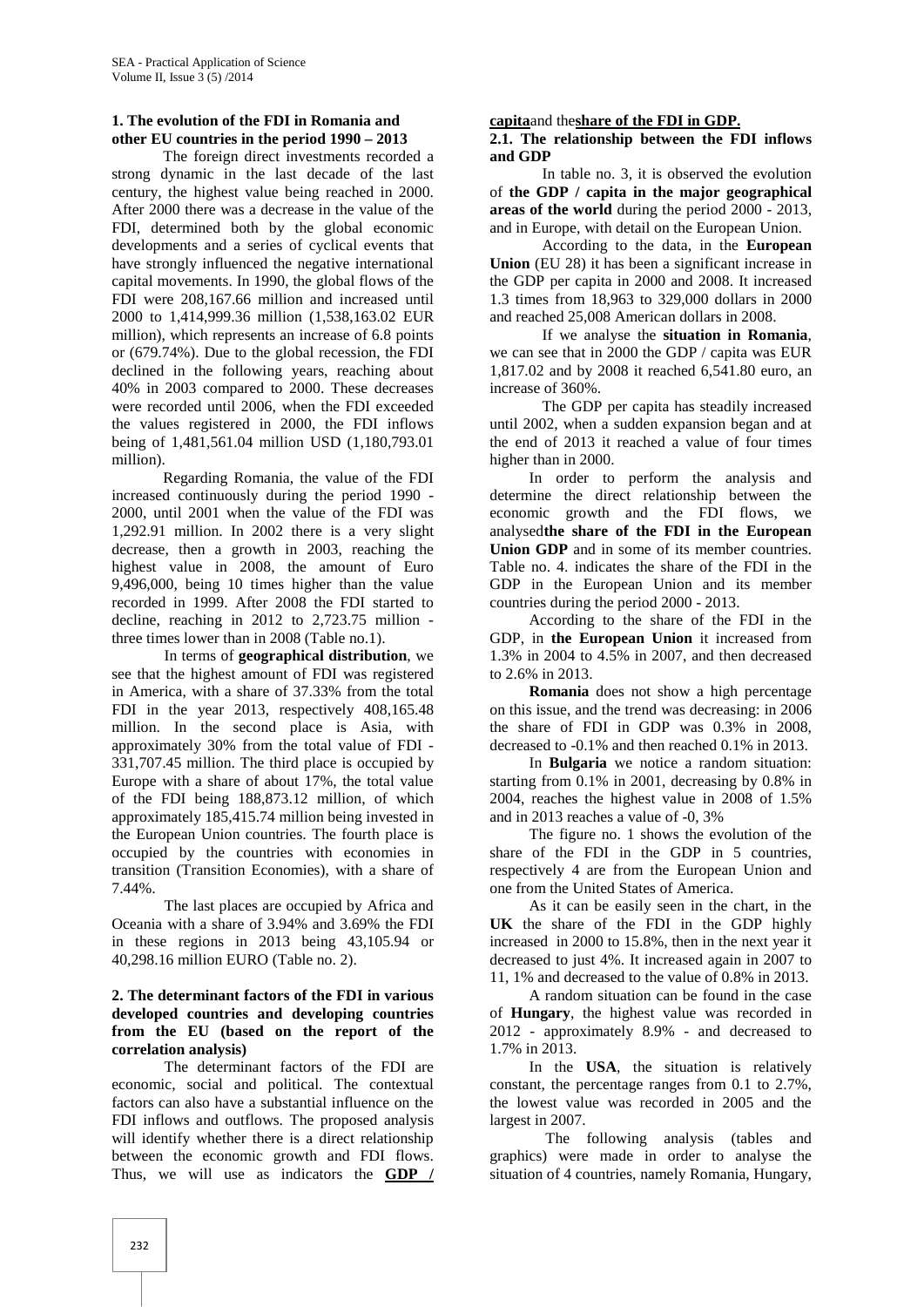Bulgaria and the United Kingdom, and the European Union to see if during the period between 2000 and 2013, the increase of the GDP per capita influences the growth of the FDI share to the GDP and to what extent.

In **Romania**, if we look at the share of the FDI in the GDP or at the GDP per capita during the period 2000-2013, we find that the steady growth of the GDP per capita doesn't influence the FDI share in the GDP or affects it only to an insignificant extent. This is shown in Figure no. 2, wherein  $\mathbb{R}^2$  is equal to 0.026. The GDP per capita has increased in the analysed years (from  $1817.02 \in$ in 2000 to 6710.38  $\text{€}$  in 2013) and the share of the FDI in the GDP has decreased in the recent years, but increased in 2013 (from - 0.1% in 2012, reaching 0.1% in 2013). This fact raises the problem of identifying other factors which cause the significant inflows of the FDI in Romania during the period 2000 - 2013.

Therefore, even if it's atypical, the Romania's economic growth is not likely to attract the FDI, the investors being primarily interested in factors such as the relatively low cost of labour, the material level of qualification, the legal frame which is not discriminatory and attractive (even if it had many changes over the entire period). Also, the low cost of the raw materials, utilities, the central and local authorities focusing the foreign investors, represent some attractive elements that have aroused the interest of the capital holders in the international markets.

As shown in Figure no. 3. there is a correlation between the growths of the GDP per capita in the European Union and the share of the FDI in the GDP growth.  $R^2$  value is almost equal to approximately 0.8, which proves the existence of this correlation. During the period 2000 - 2014 both the FDI share in the GDP and the GDP per capita have increased.

In the case of **Hungary** it is seen that during the period 2000 - 2014 the share of the FDI in the GDP is between 1-4%, but in 2011 there is a sharp increase from 3.4% to 8.9%. At the same time, the GDP per capita does not have the same sudden expansion, which means that the share of the FDI in the GDP growth is not only due to the increasing GDP per capita, but is also influenced by other factors, fact also showed by the value of  $\mathbb{R}^2$ , which is approximately 0.2 (Figure no. 4).

In case of **Great Britain**, the coefficient  $R^2$  is equal to 0.0371 (Figure no. 6), which means that the relationship between the increase of the GDP per capita and the growth of the FDI in the GDP is insignificant, therefore we can say that as long as the GDP per capita increases, it doesn't mean it will necessarily increase the share of the FDI in the GDP.

According to the analyse, we can say that in these countries there is a weak correlation,

insignificant, between the increase of the GDP per capita and the growth of the FDI in the GDP. The share of the FDI in the GDP shows an increase, but this increase is due to the growth in the GDP per capita. As an exception to this, in the European Union there is a correlation between the GDP per capita and the growth of the FDI in the GDP. In this case, the value of  $\mathbb{R}^2$  is close to 1, being of 0.8, which signifies the existence of the correlation. During the period 2000 - 2013 both the FDI share in the GDP and the GDP per capita have increased. **2.2. The influence of the inflation on the FDI flows**

Next we'll analyse the situation in Romania, Hungary and Bulgaria, to see if during the period 2000 - 2013, the following indicators: GDP, inflation rate, and the annual rate of unemployment, exports and imports affect the FDI and to what extent (Table no. 10 to Table no. 15).

Regarding the situation in **Romania**, as it can be seen (Figure no. 10), there is a relatively weak correlation between the unemployment rate and the FDI, the  $R^2$  being 0.1911. During the period 2000 - 2013 the unemployment rate did not change significantly, and the FDI has increased significantly and then declined considerably to EUR 2,723.75 million euros in 2013.

In Hungary, there is also a weak correlation between the unemployment rate and the FDI, the  $R^2$  being 0.0313 (Figure no. 11). In the analysed period, the unemployment rate remained in the range (5.5%, 10.9%), recording small fluctuations. Compared to Romania, in 2013, the unemployment rate is higher by about 3%.

Concerning **Bulgaria**, as it can be seen in the figure above, there is a correlation between the unemployment rate and the FDI, the  $R^2$  being 0.5128 (Figure no. 12). In the analysed period, the unemployment rate has fluctuated very high, from 18.13% in 2000 to 5.66% in 2008. It will increase again in 2013 reaching a value of 13.04%. Compared to Romania, in 2013, the unemployment rate is higher by about 6%.

### **2.3. The potential influence of the imports and exports on the FDI flows**

The potential factors which can also influence the FDI inflows are the exports and the imports of a country. Most of the studies concluded that there is a significant positive relationship between the trade flows and the FDI inflows. This shows that the FDI is not a substitute but a complement trade, which contributes to increasing the role of the State in the global economic system (Table no. 16 to Table no. 21).

In **Romania**, the coefficient  $R^2$  is 0.0182 (Figure no. 13), which means that there is a strong correlation between the exports and the FDI. During the period 2000 - 2013, the value of the exports increased about 5 times (from 13,347 million € to 59,956.8 million  $\oplus$ .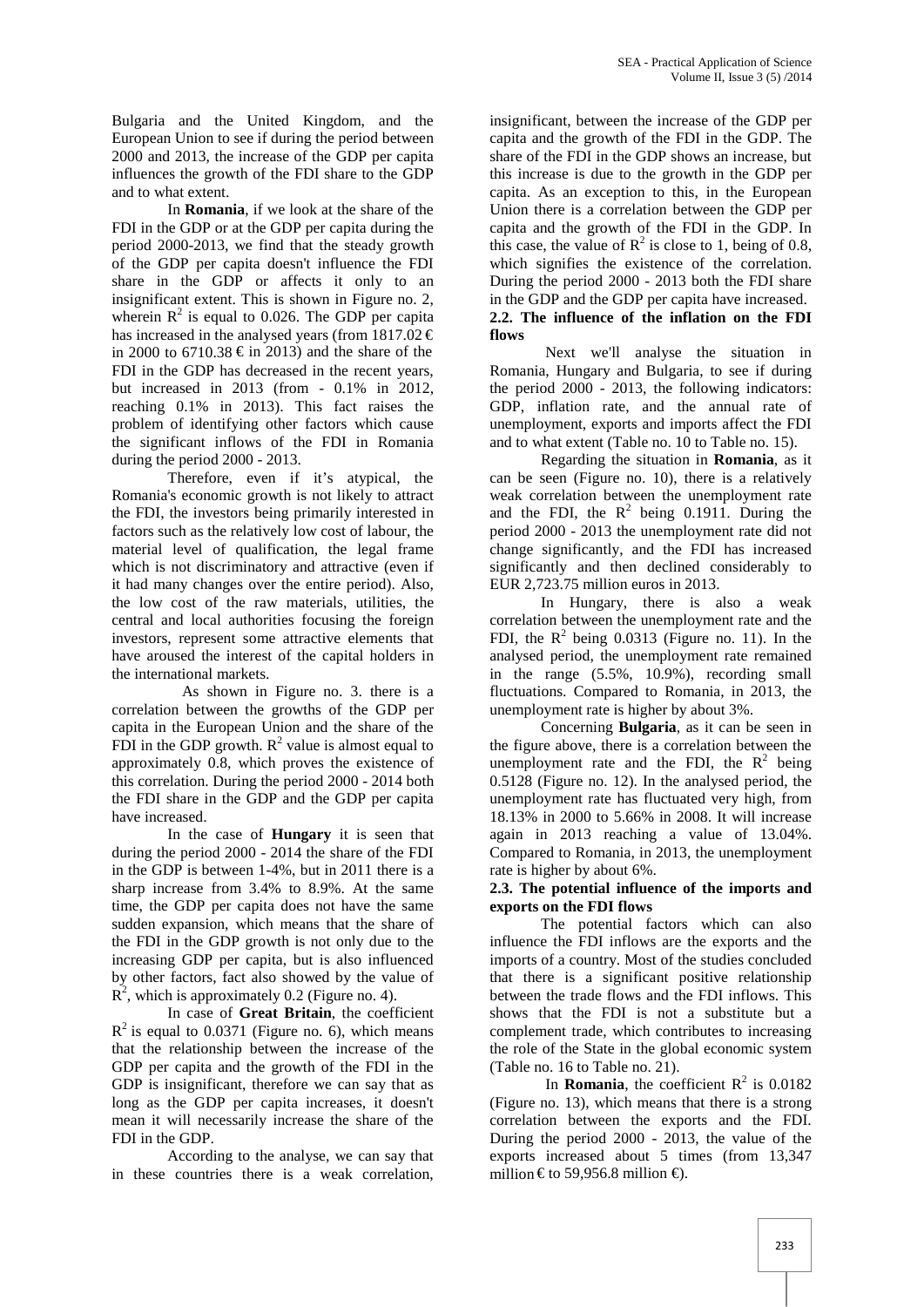Concerning **Hungary**, the coefficient  $R^2$  is 0.0612 (Figure no. 14) and there isn't a correlation between the level of exports and the FDI. During the reviewed period, the exports increased 3 times (from 37,551.9 million  $\epsilon$  in 2000 to 94,199 million.  $\epsilon$  in 2013). The value of the exports in Hungary in 2013 was two times higher than in Romania.

It can be seen that there isn't a correlation between the level of exports and the FDI, even in the case of Bulgaria, the  $R^2$  being 0.078 (Figure no. 15). During the period 2000 - 2013 the value of the exports increased by 4 times (from 7,082.5 million. € to 28,047.6 million €) and the FDI recorded a significant progress.

According to the data, there isn't a correlation between the level of the imports and the FDI, the  $R^2$  being 0.1433 (Figure no. 16). During the reviewed period, the value of the imports increased by 4 times (from 15,501.7 million  $\epsilon$  in 2000 to 60,758.2 million.  $\epsilon$  in 2013). The growth of both exports and imports is approximately the same for the two countries in the analysed period.

Concerning **Hungary**, the coefficient  $R^2$  is 0.0653 (Figure no. 17) and there isn't a correlation between the level of the imports and the FDI. During the analysed period, the value of the imports increased two times (from 39,288.3 million € in 2000 to 86,349.4 million. € in 2013). The value of the imports in Hungary in 2013 was 1.5 times higher than in Romania.

It can be seen that there isn't a correlation between the level of the imports and the FDI, even in the case of Bulgaria, the  $R^2$  being 0.1212 (Figure no. 18). During the period 2000 - 2013, the value of the imports increased by four times (from 7831.5 million  $\epsilon$  to 28,422.6 million.  $\epsilon$  and the FDI recorded an insignificant progress.

In conclusion, we can mention that in the three analysed countries: Romania, Hungary and Bulgaria, there isn't a significant correlation between the GDP growth, the volume of the exports and imports and the increasing FDI level.

And in terms of inflation and unemployment, we can say that there isn't a correlation between them and the FDI level.

According to the report WIR 2014 it is expected to be a slow recovery of the FDI level in 2014. The Report shows that the evolution of the FDI inflows was differentiated by geographical areas, being impacted by the economic crisis.

#### **BIBLIOGRAPHY**

- [1] Anghel, I. E., (2002), "*Foreign Direct Investments in Romania"*, Bucharest, Expert Publishing House;
- [2] Dougherty, C. (2008) "*Introduction to econometrics. Fourth edition*", Oxford University Press;
- [3] Jesus Fernandez-Villaverde & Juan Rubio- Ramirez (2009) – "Two Books on the New Macroeconometrics", Taylor and Francis Journals, Econometric Reviews;
- [4] Mitru, C.  $(2008)$  "Basic econometrics for business administration", Bucharest, ASE Publishing;
- [5] Şipoş, C., & Preda, C., (2004), "*Economic statistics"***,**Timisoara, West University Publishing House;
- [6] EUROSTAT, Balance of payments, European Union Direct Investment, 2014, http://epp.eurostat.ec.europa.eu/portal/page/por tal/balance\_of\_payments/data/main\_tables
- [7] The International Monetary Fund, *World Economic Outlook Database Aprilia 2014*, www.imf.org;
- [8] The Foreign Investors Council, http://www.fic.ro.
- [9] UNCTAD, World Investment Report 2014, www.inctad.org;
- [10]UNCTAD, Foreign Direct Investment Database, 2014, www.unctad.org.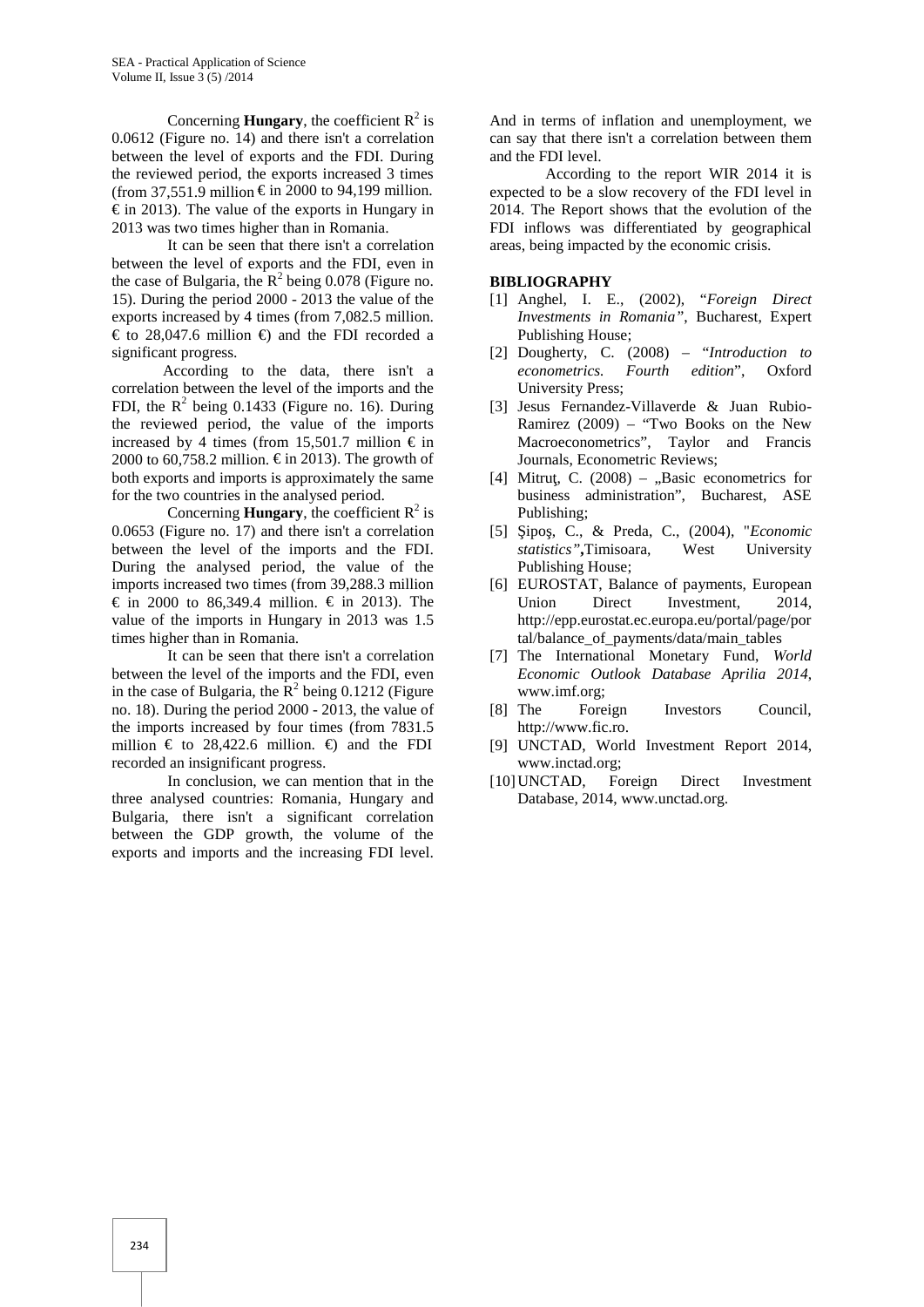| Year                    | 1990      | 1991      | 1992       | 1993      | 1994      | 1995      | 1996      | 1997      | 1998      | 1999       | 2000       | 2001      |
|-------------------------|-----------|-----------|------------|-----------|-----------|-----------|-----------|-----------|-----------|------------|------------|-----------|
| World                   | 208167,66 | 155365,88 | 167424,85  | 222701,09 | 255923,87 | 343279,79 | 390672,77 | 488718,80 | 707157,17 | 1092553,21 | 1538163,02 | 935405,41 |
| Africa                  | 2846,16   | 3536,37   | 3795,62    | 5443,39   | 6080,85   | 5907,09   | 6298,05   | 11269,69  | 10229,28  | 12007,78   | 10457,98   | 22267,75  |
| America                 | 64929,19  | 37281,22  | 40085,06   | 70529,89  | 82291,32  | 97534,84  | 140331,79 | 188332,88 | 282895,52 | 412750,77  | 520614,59  | 299211,35 |
| Asia                    | 24857,92  | 25811,32  | 36426,41   | 56935,67  | 69808,26  | 83324,35  | 99175,21  | 113270,22 | 98713,75  | 132304,70  | 189230,54  | 148755,66 |
| Europe                  | 104963,03 | 84054,70  | 79249,22   | 79075,67  | 88545,15  | 135759,44 | 130838,52 | 155639,25 | 298328,90 | 524812,79  | 793011,81  | 444441,41 |
| <b>UE-28</b>            | 97857,11  | 81054,71  | 79430,42   | 78128,80  | 82408,86  | 131126,04 | 124487,46 | 144746,27 | 285462,64 | 506105,26  | 764036,92  | 431975,54 |
| Oceania                 | 10496,15  | 4478,74   | 6217,46    | 7691,76   | 7263,77   | 16755,56  | 8691,03   | 10400,04  | 9821,25   | 3521,89    | 18339,42   | 11575,68  |
| Transition<br>economies | 75,20     | 203,52    | 1651,08    | 3024,71   | 1934,53   | 3998,51   | 5338,16   | 9806,72   | 7168,48   | 7155,28    | 6508,67    | 9153,55   |
| Austria                 | 653,00    | 360,00    | 1485,52    | 1125,11   | 2075,82   | 1825,09   | 4323,52   | 2668,97   | 4571,86   | 2974,50    | 9240,95    | 6352,66   |
| Belgium                 | 8046,73   | 9362,56   | 11285,80   | 10750,00  | 8513,58   | 10688,70  | 14063,90  | 11998,30  | 22690,50  | 119692,91  | 96462,66   | 98485,22  |
| Bulgaria                | 4,00      | 55,90     | 41,50      | 40,00     | 105,40    | 90,40     | 109,00    | 490,12    | 535,44    | 825,36     | 1104,96    | 902,67    |
| Canada                  | 7582,28   | 2880,96   | 4723,74    | 4731,59   | 8204,11   | 9254,77   | 9633,76   | 11525,18  | 22803,45  | 24744,07   | 72608,99   | 30888,18  |
| Czech                   | 3487,11   | 4366,34   | 11007,51   | 27514,95  | 33766,50  | 37520,53  | 41725,52  | 45257,04  | 45462,75  | 40318,71   | 44258,69   | 52342,17  |
| Czechoslovakia          |           |           | 13,00      | 118,27    | 110,33    | 103,48    | 485,18    | 544,59    | 952,54    | 1452,02    | 1142,32    | 1466,26   |
| China                   | 126,62    | 81,80     | 107,40     | 83,40     | 75,20     | 375,76    | 428,90    | 546,52    | 345,34    | 803,62     | 910,49     | 1036,90   |
| Cyprus                  |           |           |            | 653,47    | 868,31    | 2561,83   | 1428,44   | 1301,37   | 3716,36   | 6329,67    | 5419,13    | 6299,41   |
| Croatia                 | 165,00    | 604,00    | 1103,00    |           |           |           |           |           |           |            | $\sim$     |           |
| Denmark                 | 1132,15   | 1552,52   | 1017,39    | 1712,77   | 5006,18   | 4328,92   | 749,57    | 2786,56   | 7730,39   | 16756,88   | 36767,54   | 12865,73  |
| Ecuador                 | 126,18    | 160,14    | 177,90     | 473,73    | 576,33    | 452,46    | 499,65    | 723,94    | 869,97    | 648,42     | $-25,48$   | 601,35    |
| Egypt                   | 734,00    | 253,00    | 459,00     | 1206,50   | 1133,40   | 595,20    | 636,40    | 886,90    | 1075,50   | 1065,30    | 1342,93    | 569,34    |
| Switzerland             |           |           | 81,90      | 162,82    | 217,01    | 201,73    | 150,72    | 266,11    | 578,37    | 302,78     | 425,34     | 602,16    |
| Estonia                 | 787,24    | $-246,54$ | 406,75     | 973,91    | 1648,52   | 1021,20   | 1087,64   | 2093,28   | 12236,39  | 4610,27    | 9602,98    | 4166,52   |
| Finland                 | 15629,20  | 16186,69  | 18750,34   | 16629,14  | 15680,76  | 23562,49  | 21746,74  | 23383,76  | 31239,76  | 46547,11   | 47017,01   | 56360,96  |
| France                  | 2962,42   | 4727,25   | $-2089,40$ | 368,23    | 7134,51   | 12024,48  | 6572,65   | 12244,63  | 24593,24  | 56075,69   | 215534,79  | 29493,19  |
| Germany                 | 1005,00   | 1135,00   | 1144,00    | 977,00    | 981,00    | 1053,00   | 1058,00   | 984,00    | 71,20     | 561,90     | 1204,62    | 1774,61   |
| Greece                  | 553,81    | 1470,42   | 1477,00    | 2442,95   | 1143,37   | 5103,49   | 3299,58   | 4167,32   | 3334,86   | 3311,94    | 3004,65    | 4394,88   |
| India                   | 236,69    | 75,00     | 252,00     | 532,00    | 974,00    | 2151,00   | 2525,00   | 3619,00   | 2633,00   | 2168,00    | 3900,29    | 6116,17   |
| Ireland                 | 621,91    | 1361,67   | 1458,17    | 1077,89   | 856,98    | 1442,93   | 2617,48   | 2028,80   | 8862,22   | 18210,64   | 28023,32   | 10775,94  |
| Italy                   | 6344,88   | 2481,58   | 3209,81    | 3746,62   | 2235,95   | 4816,52   | 3535,09   | 4961,47   | 4280,25   | 6911,16    | 14538,95   | 16604,04  |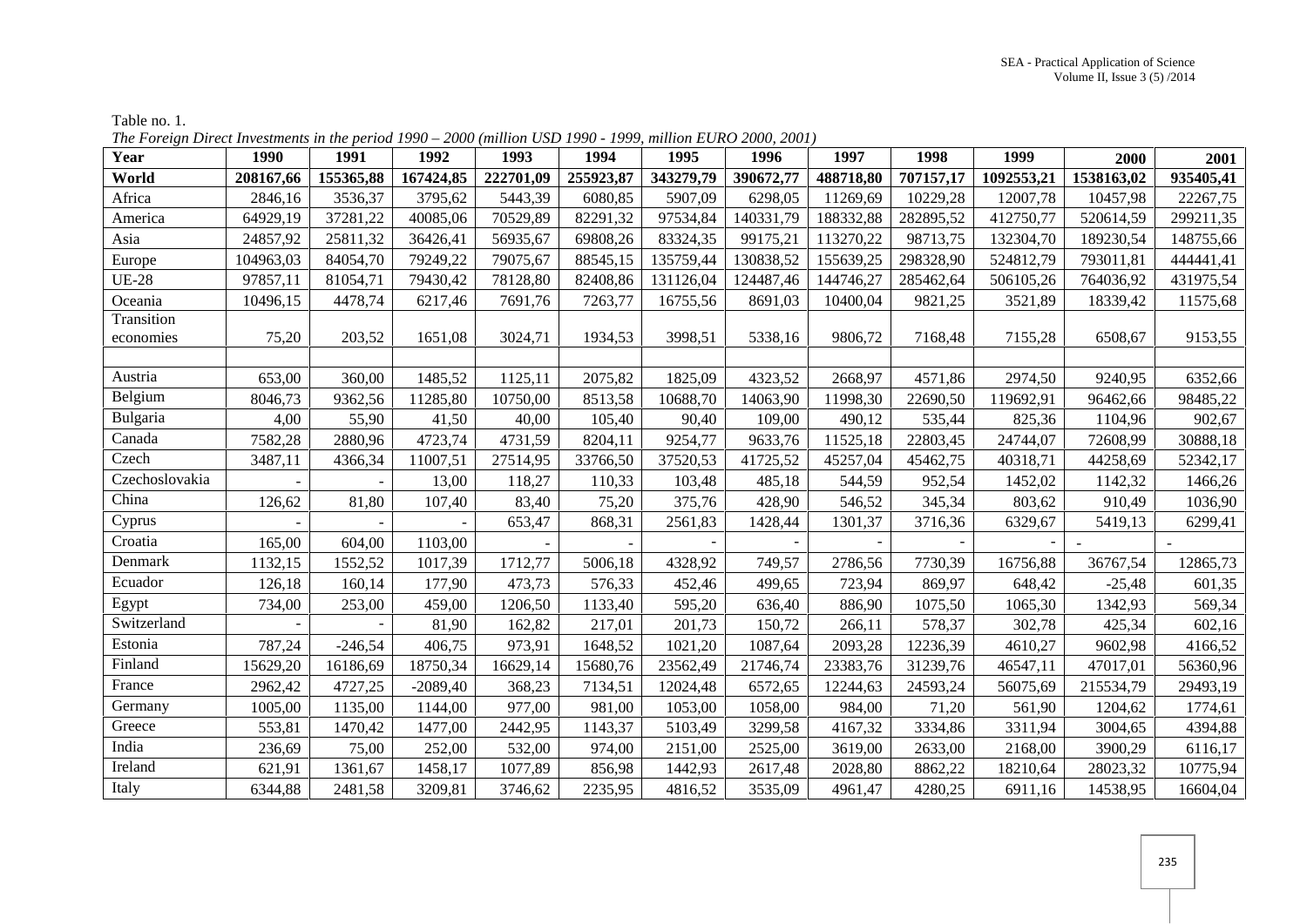| Yugoslavia  | 1806,04                  | 1284,27                  | 2755,60   | 210,44   | 888,38   | 41,46    | 228,08   | 3224,62   | 3192,58   | 12741,34  | 9047,16   | 6969,19   |
|-------------|--------------------------|--------------------------|-----------|----------|----------|----------|----------|-----------|-----------|-----------|-----------|-----------|
| Japan       | $\overline{a}$           | $\overline{\phantom{a}}$ | 31,50     | 44,12    | 212,63   | 178,29   | 382,36   | 522,33    | 355,83    | 346.45    | 448,91    | 146,91    |
| Latvia      | ۳.                       | $\overline{\phantom{a}}$ | 10,00     | 31,24    | 31,34    | 72,56    | 152,43   | 354,49    | 925,50    | 486,46    | 411,85    | 497,78    |
| Lithuania   | 0,00                     | 0,00                     | 0,00      | 0,00     | 0,00     | 0,00     | 0,00     | 0,00      | 0,00      | 0,00      |           |           |
| Luxembourg  | 45,79                    | 76,98                    | 39,54     | 69,48    | 155,83   | 129,29   | 293,01   | 82,01     | 277,25    | 856,63    | 632,18    | 262,65    |
| Malta       | 2633,24                  | 4761,50                  | 4392,80   | 4388,80  | 10972,50 | 9526,30  | 9185,45  | 12829,56  | 12756,76  | 13939,51  | 19894,64  | 33483,52  |
| Mexico      | 11063,31                 | 6074,61                  | 6392,10   | 6359,12  | 7031,61  | 11723,69 | 16186,77 | 11181,07  | 37277,25  | 41203,16  | 1423,66   | 1426,33   |
| Nigeria     | 1002,50                  | 1123,90                  | 1156,70   | 1878,10  | 2287,40  | 1271,05  | 2190,68  | 1642,47   | 1210,11   | 1177,71   | 7707,61   | 2370,07   |
| Norway      | 1563,80                  | 302,33                   | $-668,11$ | 991,52   | 2776,45  | 2409,41  | 3211,10  | 3981,54   | 3934,87   | 6789,95   | 10267,45  | 6365,76   |
| Netherlands | 88,00                    | 359,00                   | 678,00    | 1715,00  | 1875,00  | 3659,00  | 4498,00  | 4908,00   | 6398,40   | 7270,78   | 7212,86   | 6956.91   |
| Poland      | 2901,50                  | 2547,60                  | 2217,80   | 1440,67  | 1250,51  | 674,92   | 1312,52  | 2340,01   | 3026,89   | 1156,73   | 1148,73   | 1292,91   |
| Portugal    | 0,01                     | 40,00                    | 77,00     | 94,00    | 341,00   | 419,00   | 263,00   | 1215,00   | 2031,00   | 1027,03   | 2950,48   | 3068,66   |
| Romania     |                          |                          | 1161,00   | 1210,78  | 689,57   | 2065,72  | 2579,32  | 4864,64   | 2761,26   | 3309,43   | 2957,16   | 2540,02   |
| Russia      | $\overline{\phantom{a}}$ |                          |           | 179,14   | 255,17   | 2587,15  | 369,74   | 230,60    | 706,83    | 428,50    | 144,92    | 412,10    |
| Slovakia    |                          |                          | 111,00    | 112,60   | 116,93   | 153,56   | 175,48   | 334,43    | 217,83    | 105,69    |           |           |
| Slovenia    | 71,30                    | 183,90                   |           |          |          |          |          |           |           |           | 43019,78  | 31719,70  |
| Spain       | 13294,26                 | 11624,30                 | 14949,53  | 8571,50  | 8883,49  | 7910,83  | 9325,04  | 8918,37   | 14266,89  | 18743,39  | 25472,43  | 12186,66  |
| <b>USA</b>  | 1971,18                  | 6353,20                  | $-41,04$  | 3845,88  | 6349,66  | 14448,29 | 5437,40  | 10967,55  | 19918,94  | 61135,04  | 20931,36  | 9888,17   |
| Sweden      | 5483,89                  | 2642,28                  | 411,03    | $-83,24$ | 3366,99  | 2222,47  | 3078,45  | 6635,80   | 8940,76   | 11718,59  | 3706,94   | 5664,59   |
| Thailand    | 2575,00                  | 2049,00                  | 2151,00   | 1807,00  | 1369,00  | 2070,00  | 2338,00  | 3882,00   | 7492,00   | 6106,38   | 1067,47   | 3742,75   |
| Turkey      | 684,00                   | 810,00                   | 844,00    | 636,00   | 608,00   | 885,00   | 722,00   | 805,00    | 940,00    | 783,00    | 646,79    | 884,32    |
| Ukraine     |                          |                          | 200,00    | 200,00   | 159,00   | 267,00   | 521,00   | 623,00    | 743,00    | 496,00    | 132507,91 | 60032,25  |
| <b>UK</b>   | 30461,12                 | 14846,17                 | 15472,80  | 14804,49 | 9252,76  | 19969,45 | 24435,30 | 33226,59  | 74321,33  | 87978,94  | 341338,64 | 178049,57 |
| Hungary     | 48422,00                 | 22799,00                 | 19222,00  | 50663,00 | 45095,00 | 58772,00 | 84455,00 | 103398,00 | 174434,00 | 283376,00 | 297,30    | 331,39    |
| Uruguay     | 41,54                    | 32,34                    | 11,30     | 101,50   | 154,50   | 156,60   | 136,80   | 126,40    | 164,10    | 235,26    | 5110,18   | 4112,33   |
| Venezuela   | 778,19                   | 231,16                   | 1937,43   | 417,55   | 813,00   | 985,00   | 2183,00  | 6202,00   | 4985,00   | 2890,00   |           |           |

*Note.* UNCTAD, Foreign Direct Investment Database, 06.08.2014, www.unctad.org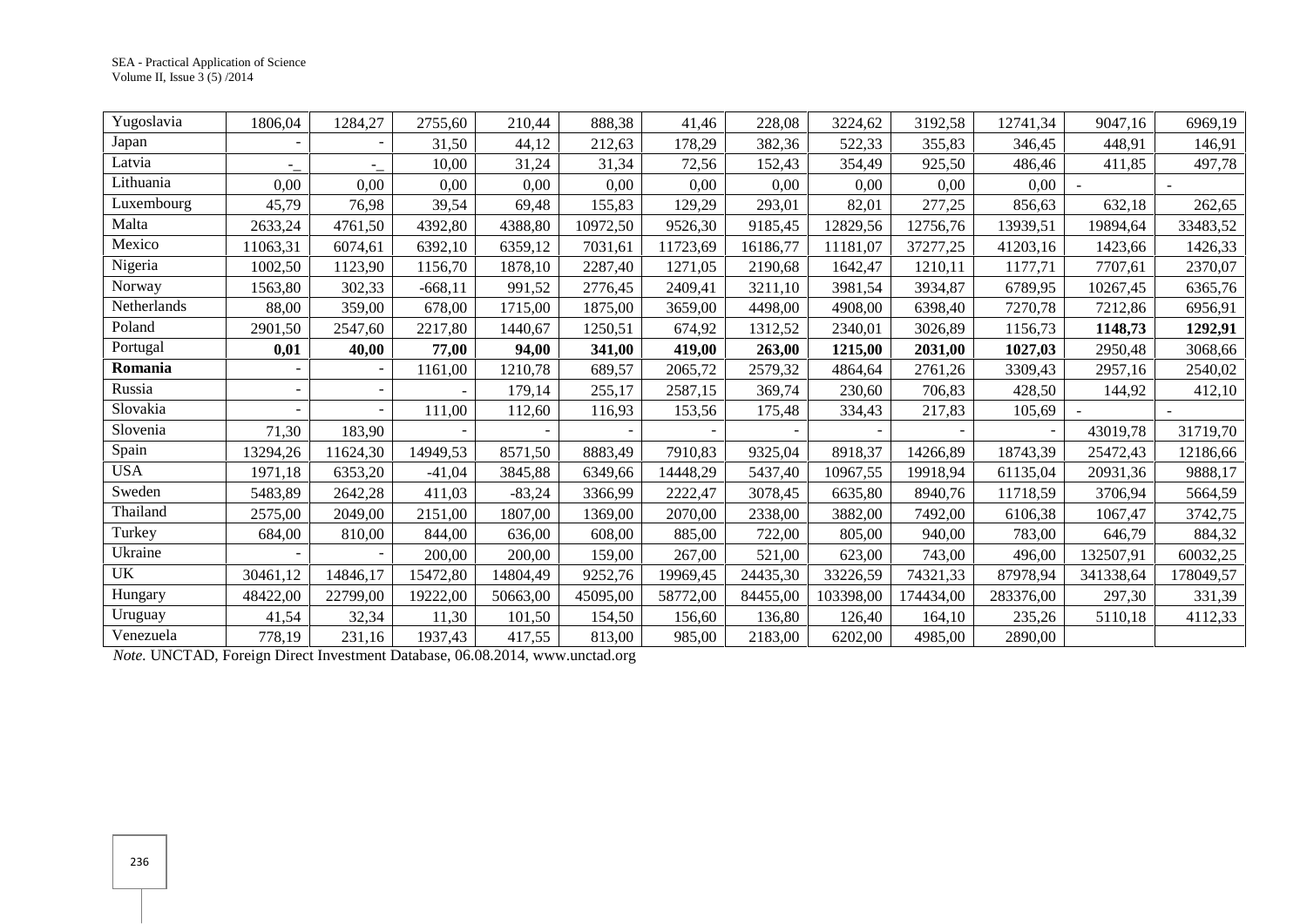| <b>YEAR</b>                 | 2002                           | 2003                           | 2004                             | 2005                              | 2006                              | 2007                            | 2008                               | 2009                            | 2010                            | 2011                            | 2012                             | 2013                            |
|-----------------------------|--------------------------------|--------------------------------|----------------------------------|-----------------------------------|-----------------------------------|---------------------------------|------------------------------------|---------------------------------|---------------------------------|---------------------------------|----------------------------------|---------------------------------|
| World                       | 664971,04                      | 534212,26                      | 593992,79                        | 801491,70                         | 1180793,01                        | 1462693,09                      | 1244049,64                         | 922322,56                       | 1023121,32                      | 1222980,97                      | 1035385,65                       | 1093458,56                      |
| Africa                      | 15452,50                       | 16057,56                       | 13899,17                         | 24938,86                          | 28468,76                          | 37527,85                        | 40544,05                           | 42304,50                        | 33834,73                        | 34544,62                        | 42948,17                         | 43105,94                        |
| America                     | 164138,02                      | 96162,69                       | 187363,48                        | 167875,24                         | 316060,75                         | 369825,04                       | 396117,89                          | 239402,12                       | 299394,87                       | 364779,11                       | 357644,95                        | 408165,48                       |
| Asia                        | 116154,18                      | 124165,41                      | 145973,19                        | 192522,81                         | 243591,90                         | 290180,16                       | 295018,24                          | 256825,76                       | 297298,68                       | 316254,58                       | 331815,13                        | 331707,45                       |
| Europe                      | 341543,23                      | 271790,67                      | 187422,70                        | 408456,89                         | 514973,88                         | 665930,39                       | 395308,50                          | 308681,83                       | 313861,35                       | 387649,85                       | 189981,72                        | 188873,12                       |
| <b>UE-28</b>                | 333888,92                      | 253784,65                      | 183883,62                        | 404892,69                         | 468569,84                         | 631289,36                       | 377156,19                          | 274116,15                       | 276022,92                       | 352796,44                       | 168127,42                        | 185415,74                       |
| Oceania                     | 16907,14                       | 10091,15                       | 35856,10                         | $-18367,32$                       | 29509,42                          | 34912,37                        | 36562,00                           | 21766,41                        | 27963,81                        | 51530,87                        | 47492,29                         | 40298,16                        |
| Transition<br>economies     | 10775,99                       | 15944,79                       | 23478,15                         | 26065,23                          | 48188,30                          | 64317,30                        | 80498,95                           | 53341,93                        | 50767,89                        | 68221,95                        | 65503,39                         | 81308,40                        |
|                             |                                | 5476,48                        |                                  | 8672,15                           | 6322,82                           | 22761,46                        | 4690,96                            | 7022,81                         | 604,04                          | 7638,11                         | 3066,13                          |                                 |
| Austria<br>Belgium          | 146,31<br>17186,41             | 29593,35                       | 2563,52<br>35073,49              | 27638,49                          | 46937,25                          | 68261,37                        | 132658,47                          | 46018,97                        | 55401,20                        | 85620,28                        | $-23552,96$                      | 8346,22<br>$-1811,83$           |
| Bulgaria                    | 975,40                         | 1846,33                        | 2735,41                          | 3152,18                           | 6220,44                           | 9051,55                         | 6740,71                            | 2555,48                         | 1096,82                         | 1330,12                         | 1070,39                          | 1092,27                         |
|                             | 23431,41                       | 6614,40                        | $-358,35$                        | 20659,46                          |                                   | 85351,53                        |                                    | 17135,16                        |                                 |                                 | 33487,41                         |                                 |
| Canada<br>China             |                                | 47298,86                       | 48820,22                         | 58224,14                          | 48053,79                          |                                 | 42100,81                           |                                 | 20430,30                        | 28536,73                        | 94239,68                         | 46936,06<br>93316,00            |
| Croatia                     | 55780,36<br>1132,59            |                                | 949,42                           |                                   | 57953,31                          | 61022,16<br>3600,25             | 74083,44                           | 71712,04                        | 82535,71                        | 89190,56                        |                                  |                                 |
|                             |                                | 1758,36                        |                                  | 1467,87                           | 2575,15                           |                                 | 4061,52                            | 2526,04                         | 352,47                          | 1091,14                         | 1055,03                          | 436,88                          |
| Cyprus                      | 1098,41                        | 788,05                         | 872,87                           | 940,47                            | 1461,61                           | 1626,40                         | 967,15                             | 2620,98                         | 550,71                          | 1715,05                         | 978,62                           | 401,61                          |
| Czech<br>Czechoslovakia     | 8970,53                        | 1858,85                        | 4005,54                          | 9370,77                           | 4353,67                           | 7630,47                         | 4412,37                            | 2209,35                         | 4417,33                         | 1667,17                         | 6214,24                          | 3758,25                         |
| Denmark                     | 7019,61                        | 2308,10                        | $-8628,66$                       | 10351,86                          | 2144,33                           | 8629,96                         | 1247,72                            | 2957,01                         | $-8288,45$                      | 9419,66                         | 2203,64                          |                                 |
| Ecuador                     | 828,37                         | 770,43                         | 673,92                           | 396,77                            | 216,33                            | 141,86                          | 723,35                             | 232,26                          | 117,23                          | 463,02                          | 455,00                           | 1568,85<br>529,29               |
| Egypt                       | 684,16                         | 209,86                         | 1737,17                          | 4322,70                           | 8004,04                           | 8459,20                         | 6494,13                            | 5066,34                         | 4593,58                         | $-347,24$                       | 5355,43                          | 4181,90                         |
| Estonia                     | 305,36                         | 820,36                         | 770,69                           | 2307,31                           | 1431,61                           | 1984,97                         | 1184,07                            | 1388,91                         | 1149,80                         | 244,93                          | 1180,56                          | 715,29                          |
| Finland                     | 8509,40                        | 2934,00                        | 2275,96                          | 3819,77                           | 6098,35                           | 9096,98                         | $-782,48$                          | 541,73                          | 5293,69                         | 1834,27                         | 3232,13                          | $-801,93$                       |
| France                      | 51858,93                       | 37569,12                       | 26218,14                         | 68314,23                          | 57262,35                          | 70301,32                        | 43900,88                           | 18279,02                        | 24191,16                        | 27729,41                        | 19524,80                         | 3671,66                         |
| Germany                     | 56605,39                       | 28613,56                       | $-8204,18$                       | 38147,26                          | 44333,59                          | 58601,86                        | 5546,17                            | 17957,09                        | 47204,73                        | 42670,64                        | 10276,42                         | 20123,13                        |
| Greece                      | 53,15                          | 1127,32                        | 1692,29                          | 501,21                            | 4267,80                           | 1542,56                         | 3076,98                            | 1839,12                         | 237,44                          | 822,33                          | 1354,37                          | 1932,82                         |
|                             |                                |                                |                                  |                                   |                                   |                                 |                                    |                                 |                                 |                                 |                                  |                                 |
|                             |                                |                                |                                  |                                   |                                   |                                 |                                    |                                 |                                 |                                 |                                  |                                 |
|                             |                                |                                |                                  |                                   |                                   |                                 |                                    |                                 |                                 |                                 |                                  |                                 |
| Hungary<br>India<br>Ireland | 3165,97<br>5953,89<br>31012,58 | 1889,49<br>3819,89<br>20138,96 | 3434,83<br>4652,38<br>$-8541,42$ | 6199,04<br>6128,93<br>$-25482,45$ | 5433,53<br>16201,08<br>$-4417,18$ | 2886,56<br>18521,15<br>18051,57 | 4326,49<br>32242,04<br>$-11253,50$ | 1505,66<br>26916,36<br>19411,56 | 1583,78<br>19733,09<br>30791,78 | 4525,03<br>26034,13<br>16937,25 | 10883,60<br>18832,19<br>29821,22 | 2327,84<br>21236,69<br>26749,51 |

# Table no. 2. *The Foreign Direct Investments during the period 2001 – 2013 (million EURO)*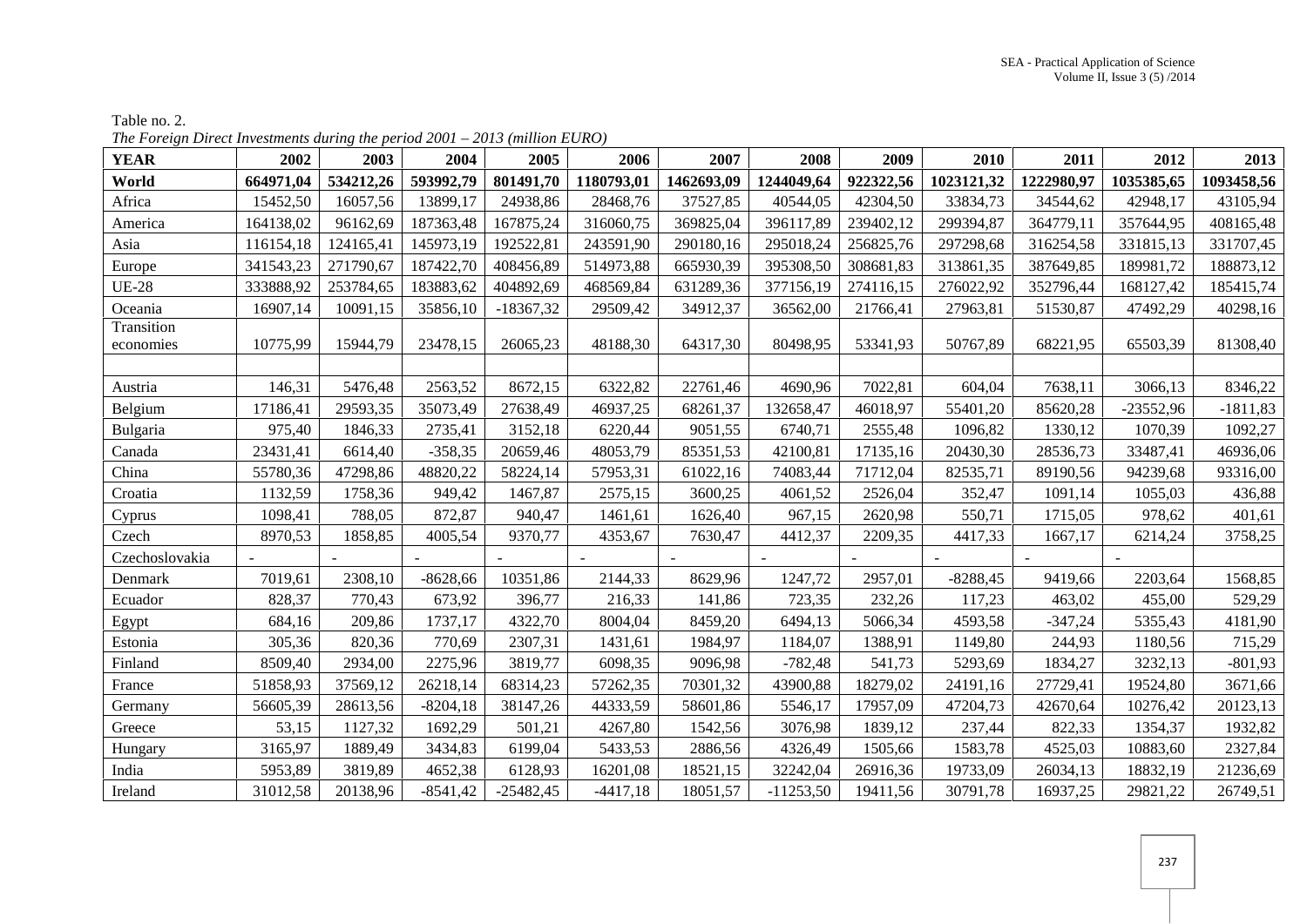| Italia      | 18037,09  | 17171,41 | 16205,66  | 18729,33  | 33936,68   | 32037,24    | $-7411,16$ | 15155,09   | 6602,53   | 24691,37   | 72,00     | 12431,84   |
|-------------|-----------|----------|-----------|-----------|------------|-------------|------------|------------|-----------|------------|-----------|------------|
| Japan       | 9771,45   | 5590,48  | 6293,10   | 2232,08   | $-5185,11$ | 16474,65    | 16706,34   | 9011,82    | $-900,51$ | $-1264,89$ | 1347,70   | 1734,90    |
| Latvia      | 267,93    | 269,14   | 512,54    | 568,30    | 1325,68    | 1696,74     | 862,77     | 70,91      | 273,02    | 1054,41    | 863,41    | 608,76     |
| Lithuania   | 766,72    | 159,48   | 622,99    | 826,72    | 1447,96    | 1472,21     | 1343,70    | $-10,36$   | 575,20    | 1041,64    | 545,01    | 399,98     |
| Luxembourg  | 4292,19   | 2575,57  | 4180,82   | 5278,05   | 25332,70   | $-20647,34$ | 11527,34   | 14579,36   | 28581,00  | 13032,17   | 7414,78   | 22649,43   |
| Malta       | $-442,79$ | 848,46   | 318,41    | 543,50    | 1469,33    | 557,03      | 645,28     | 310,76     | 664,87    | 198,49     | 3,21      | $-1581,31$ |
| Mexico      | 25377,96  | 16705,87 | 20207,14  | 19846,18  | 16627,68   | 23564,71    | 19365,49   | 13082,45   | 16799,23  | 16800,37   | 13720,54  | 28832,53   |
| Nigeria     | 2157,68   | 1919,54  | 1712,76   | 4003,19   | 3903,52    | 4447,09     | 5641,89    | 6529,21    | 4387,38   | 6413,07    | 5547,42   | 4224,08    |
| Norway      | 836,66    | 3068,10  | 2048,27   | 1753,43   | 8389,18    | 5836,44     | 7011,42    | 12562,03   | 12260,77  | 14809,06   | 12957,33  | 7026,10    |
| Netherlands | 4360,20   | 4055,60  | 10366,69  | 8277,25   | 15623,64   | 17213,97    | 10149,40   | 9761,98    | 9981,61   | 14830,17   | 4715,55   | $-4546,95$ |
| Poland      | 1902,83   | 6319,41  | 1557,80   | 3159,90   | 8693,78    | 2237,56     | 3190,68    | 2042,95    | 1903,31   | 8020,66    | 7001,03   | 2345,14    |
| Romania     | 1206,34   | 1946,00  | 5183,00   | 5213,09   | 9059,31    | 7250,00     | 9496,00    | 3488,00    | 2220,00   | 1814,35    | 2138,00   | 2723,75    |
| Russia      | 3660,46   | 7035,08  | 12436,05  | 12470,56  | 29962,74   | 40822,46    | 51150,15   | 27615,25   | 31053,41  | 39625,28   | 39373,60  | 59691,34   |
| Slovakia    | 6202,64   | 2630,53  | 3244,21   | 2500,57   | 4625,02    | 2935,08     | 3329,64    | $-4,59$    | 1273,11   | 2511,51    | 2199,49   | 445,05     |
| Slovenia    | 1713,68   | 269,88   | 665,08    | 472,55    | 513,24     | 1106,38     | 1332,05    | $-497,12$  | 258,98    | 717,68     | $-46,26$  | $-511,03$  |
| Yugoslavia  |           |          |           |           |            |             |            |            |           |            |           |            |
| Spain       | 41481,43  | 22824,60 | 19937,69  | 20119,59  | 24549,27   | 46952,90    | 52661,48   | 7855,56    | 28682,92  | 20415,03   | 20000,21  | 29495,93   |
| Sweden      | 12979,85  | 4769,98  | 9835,81   | 9348,52   | 21942,82   | 21075,19    | 25230,67   | 7619,22    | 101,06    | 9296,81    | 12713,53  | 6137,31    |
| Switzerland | 6638,03   | 14589,29 | 750,69    | $-764,88$ | 34842,87   | 23697,80    | 10404,88   | 21808,73   | 25281,85  | 19128,07   | 7968,49   | $-3955,31$ |
| Thailand    | 3548,66   | 4616,62  | 4717,42   | 6486,59   | 7572,43    | 8299,43     | 5782,86    | 3664,41    | 6579,88   | 2668,57    | 8332,21   | 9749,19    |
| Turkey      | 1144,31   | 1504,59  | 2242,53   | 8066,27   | 16087,29   | 16107,99    | 13516,85   | 6513,72    | 6516,01   | 11632,86   | 10292,58  | 9689,24    |
| Ukraine     | 732,91    | 1258,83  | 1380,94   | 6278,68   | 4466,35    | 7226,57     | 7464,29    | 3635,42    | 4672,28   | 5184,47    | 6096,63   | 2839,90    |
| <b>UK</b>   | 26600,53  | 24213,69 | 46008,95  | 143056,00 | 124484,84  | 146152,77   | 60892,02   | 57596,77   | 35692,68  | 36786,55   | 35644,18  | 27940,28   |
| <b>USA</b>  | 78745,04  | 46981,77 | 109369,22 | 84251,56  | 188995,61  | 157778,97   | 209548,79  | 108401,42  | 142469,66 | 160964,55  | 124974,98 | 141225,26  |
| Uruguay     | 204,91    | 368,11   | 267,63    | 681,42    | 1190,30    | 971,33      | 1440,25    | 1153,88    | 1646,70   | 1801,37    | 2091,57   | 2105,73    |
| Venezuela   | 827,04    | 1803,39  | 1194,13   | 2081,90   | $-404,87$  | 1099,58     | 1190,81    | $-1637,30$ | 1330,11   | 2717,76    | 2503,10   | 5301,75    |

*Note.* UNCTAD, Foreign Direct Investment Database, 2014, www.unctad.org (data processed, converted into euro according to http://www.bnr.ro/Raport-statistic-606.aspx)

\* The values registered in the period 2003 - 2012 were taken from the website: http://www.bnr.ro/Investitiile-straine-directe-(ISD)-in-Romania-3174.aspx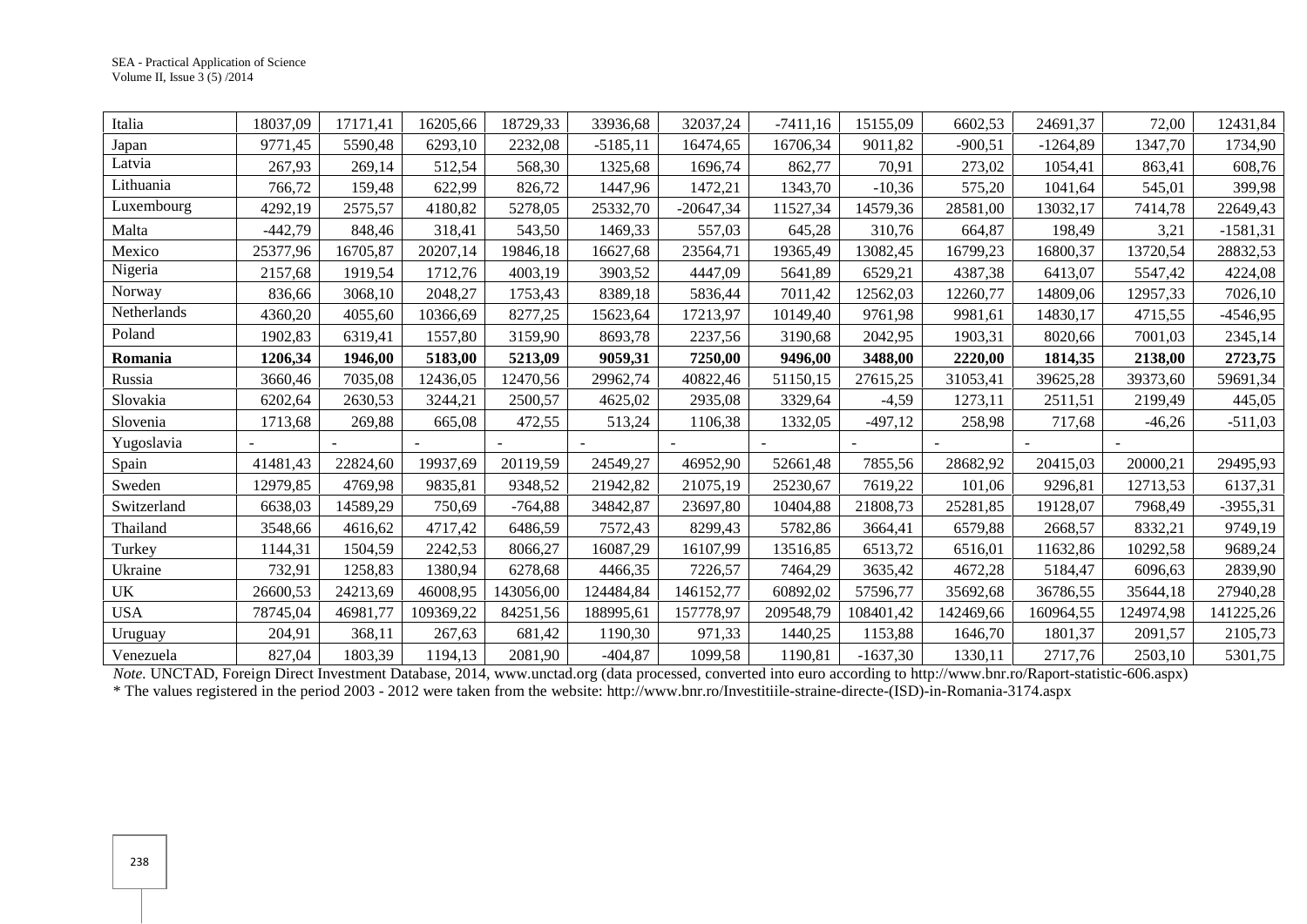| <b>Years</b>  | 2000     | 2001     | 2002     | 2003     | 2004     | 2005     | 2006     | 2007     | 2008     | 2009     | 2010     | 2011     | 2012     | 2013     |
|---------------|----------|----------|----------|----------|----------|----------|----------|----------|----------|----------|----------|----------|----------|----------|
| UE (28)       | 18963,00 | 19701,00 | 20387,00 | 20647,00 | 21584,00 | 22441,00 | 23632,00 | 24955,00 | 25008,00 | 23483,00 | 24443,00 | 25135,00 | 25540,00 | 25720,00 |
| Austria       | 26137,37 | 26635,04 | 27253,56 | 27705,61 | 28762,38 | 29868,13 | 31353,22 | 33057,33 | 34140,95 | 34726,42 | 32451,70 | 35568,53 | 36285,73 | 36868,92 |
| Belgium       | 24774,26 | 25314,20 | 26023,88 | 26657,79 | 28049,61 | 29099,33 | 30354,40 | 31771,83 | 32687,21 | 33308,58 | 31325,15 | 33598,30 | 33899,03 | 34178,19 |
| Bulgaria      | 1726,62  | 1963,23  | 2160,26  | 2346,32  | 2626,52  | 3018,14  | 3450,31  | 4033,31  | 4688,69  | 4855,66  | 4585,33  | 5259,86  | 5486,12  | 5519,00  |
| Czech         | 6219,15  | 7025,02  | 8130,62  | 8264,77  | 9001,73  | 10255,16 | 11566,70 | 12859,22 | 14906,85 | 14277,05 | 13648,28 | 14821,30 | 14554,28 | 14201,69 |
| Cyprus        | 14333,34 | 15202,34 | 15521,71 | 16112,74 | 17199,72 | 18287,64 | 19371,28 | 20485,74 | 21672,46 | 21632,26 | 19783,77 | 20877,08 | 20529,71 | 18647,47 |
| Croatia       | 3613,00  | 4093,00  | 4537,00  | 4980,00  | 4754,00  | 5265,00  | 5789,00  | 6542,00  | 7025,00  | 7661,00  | 8356,00  | 9213,00  | 10059,00 | 11027,00 |
| Denmark       | 32648,19 | 33497,03 | 34255,27 | 34914,28 | 36508,34 | 38290,56 | 40290,75 | 41770,62 | 42954,27 | 42533,09 | 40674,93 | 43175,64 | 43956,61 | 44575,90 |
| Estonia       | 4512,47  | 5100,89  | 5708,43  | 6429,49  | 7177,82  | 8309,62  | 9970,87  | 11985,46 | 12175,53 | 10962,79 | 10242,17 | 12111,31 | 13461,32 | 14332,74 |
| Finland       | 25628,32 | 26813,18 | 27557,97 | 27871,63 | 29110,00 | 30007,19 | 31436,32 | 33975,08 | 35089,98 | 33854,58 | 31737,16 | 34976,93 | 35466,37 | 35492,55 |
| France        | 24567,67 | 25235,05 | 25820,01 | 26411,39 | 27393,24 | 28231,11 | 29307,14 | 30576,16 | 31319,04 | 31739,63 | 29453,28 | 31762,33 | 32085,09 | 32382,80 |
| Germany       | 25001,49 | 25496,72 | 25802,60 | 26011,64 | 26644,29 | 27030,04 | 28131,21 | 29579,17 | 30367,32 | 30514,65 | 29131,32 | 32520,83 | 33132,91 | 33888,62 |
| Greece        | 12721,48 | 13391,11 | 14261,49 | 15671,95 | 16803,67 | 17463,73 | 18788,25 | 20053,86 | 20992,50 | 21710,29 | 18960,81 | 18764,59 | 17392,92 | 16460,48 |
| Ireland       | 28002,03 | 30548,69 | 33330,29 | 35324,55 | 37128,85 | 39475,20 | 41981,93 | 43403,03 | 40454,80 | 37636,28 | 33131,37 | 35574,78 | 35773,38 | 34356,45 |
| Italy         | 21144,58 | 22046,30 | 22817,69 | 23479,63 | 24337,45 | 24862,31 | 25732,53 | 26731,32 | 27033,30 | 27080,49 | 25026,29 | 26639,03 | 26397,28 | 26143,26 |
| Latvia        | 3548,98  | 3900,38  | 4203,58  | 4285,48  | 4858,11  | 5696,76  | 7102,65  | 9476,93  | 10439,38 | 9023,43  | 8175,55  | 9875,46  | 10818,15 | 11451,04 |
| Lithuania     | 3572,41  | 3919,33  | 4340,48  | 4785,30  | 5309,85  | 6147,05  | 7100,86  | 8890,22  | 10154,86 | 8842,32  | 8525,88  | 10234,96 | 11029,53 | 12051,83 |
| Luxembourg    | 50562,67 | 51077,43 | 53632,87 | 57071,61 | 59924,44 | 65111,88 | 71768,40 | 78115,13 | 76899,69 | 75075,81 | 73921,57 | 80416,92 | 80795,36 | 83158,97 |
| Malta         | 11559,57 | 11483,64 | 11779,23 | 11675,82 | 11686,30 | 12260,23 | 12916,76 | 13856,49 | 14719,30 | 15238,80 | 14867,36 | 16101,75 | 16521,31 | 17225,01 |
| Netherlands   | 26360,66 | 27903,73 | 28773,30 | 29385,88 | 30201,33 | 31513,95 | 33073,35 | 34951,89 | 36386,97 | 36459,96 | 33710,69 | 35919,53 | 35794,11 | 35872,35 |
| Poland        | 4865,50  | 5558,08  | 5481,38  | 5014,94  | 5334,72  | 6403,28  | 7136,52  | 8150,68  | 9500,62  | 8540,27  | 8854,63  | 9627,68  | 9891,71  | 10087,13 |
| Portugal      | 12505,91 | 13064,68 | 13541,08 | 13736,49 | 14233,61 | 14649,08 | 15208,77 | 15983,54 | 16297,87 | 16664,68 | 15511,21 | 16082,01 | 15582,00 | 15609,72 |
| Romania       | 1817,02  | 2029,83  | 2179,95  | 2424,13  | 2820,56  | 3690,46  | 4532,41  | 5788,82  | 6541,80  | 5795,53  | 5527,06  | 6175,04  | 6171,45  | 6710,38  |
| Slovakia      | 4140,56  | 4383,61  | 4820,06  | 5469,20  | 6334,66  | 7171,70  | 8269,08  | 10183,10 | 12005,78 | 12204,62 | 11601,45 | 12802,77 | 13163,28 | 13334,34 |
| Slovenia      | 10982,48 | 11514,32 | 12296,99 | 12933,90 | 13660,77 | 14400,56 | 15508,62 | 17231,86 | 18649,83 | 18323,41 | 16546,77 | 17648,94 | 17192,74 | 17137,30 |
| Spain         | 15713,98 | 16709.02 | 17583,96 | 18551,91 | 19651,41 | 20862,08 | 22233,25 | 23314,41 | 23812,97 | 23738,05 | 21435,01 | 22408,75 | 22022,04 | 21952,80 |
| Sweden        | 30258,59 | 28494,62 | 29685,66 | 30996,09 | 32354,64 | 32935,90 | 34900,84 | 36798,88 | 35923,86 | 32793,20 | 35378,74 | 40660,80 | 42674,90 | 43610,85 |
| Hungary       | 4932,80  | 5771,25  | 6900,53  | 7281,51  | 8112,31  | 8785,25  | 8899,97  | 9877,93  | 10501,11 | 9530,77  | 9159,29  | 9920,83  | 9763,29  | 10095,03 |
| <b>UK</b>     | 27627,50 | 28062,22 | 28946,21 | 27864,66 | 29897,41 | 31027,74 | 32711,60 | 34241,33 | 30185,00 | 27088,54 | 26538,38 | 28015,75 | 30354,09 | 29797,78 |
| United        |          |          |          |          |          |          |          |          |          |          |          |          |          |          |
| <b>States</b> | 39622,81 | 41596.12 | 40318,72 | 35004,60 | 33694,74 | 35562,14 | 36947,26 | 35043,16 | 33041,65 | 35408,31 | 34741,16 | 35822,44 | 40246,43 | 39989,78 |

Table no. 3. - *GDP / capita during the period 2000 – 2013 (USD)*

*Note.* International Monetary Fund, World Economic Outlook Database April 2014, www.imf.org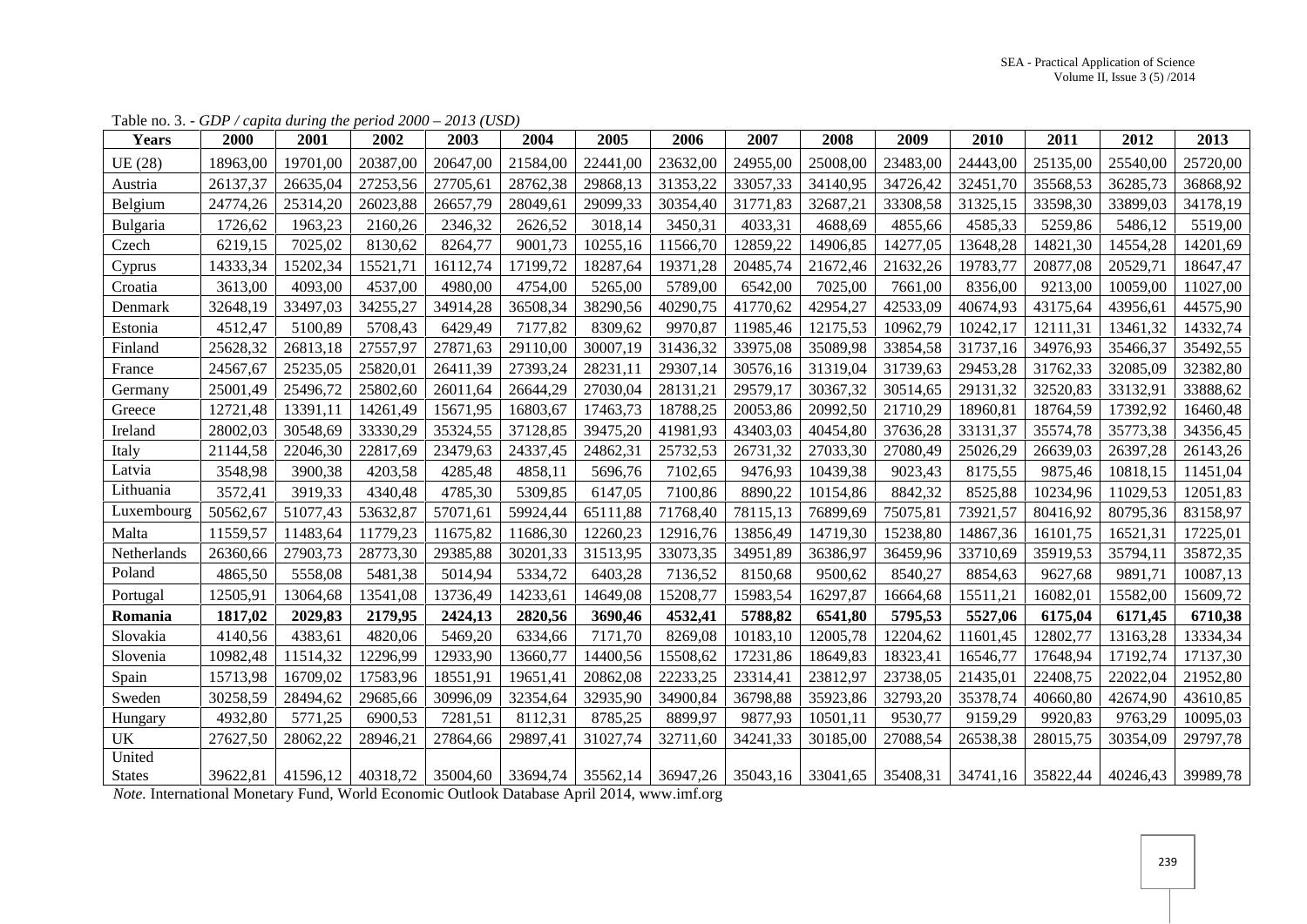Table no. 4.

*The share of the FDI in the GDP (%)*

| <b>YEARS</b> | 2000             | 2001           | 2002             | 2003             | 2004           | 2005           | 2006             | 2007             | 2008             | 2009           | 2010             | 2011             | 2012           | 2013             |
|--------------|------------------|----------------|------------------|------------------|----------------|----------------|------------------|------------------|------------------|----------------|------------------|------------------|----------------|------------------|
| <b>EU 28</b> | $\boldsymbol{0}$ | $\mathbf{0}$   | $\boldsymbol{0}$ | $\mathbf{0}$     | $\mathbf{0}$   | $\mathbf{0}$   | $\boldsymbol{0}$ | $\boldsymbol{0}$ | $\boldsymbol{0}$ | $\overline{0}$ | $\boldsymbol{0}$ | $\boldsymbol{0}$ | $\overline{0}$ | 2,6              |
| <b>EU 27</b> | $\boldsymbol{0}$ | $\overline{0}$ | $\overline{0}$   | $\boldsymbol{0}$ | 1,3            | 2,2            | 2,7              | 4,5              | 3                | 2,8            | 2,5              | 3,7              | $\overline{2}$ | $\mathbf{0}$     |
| Belgium      | $\overline{0}$   | $\overline{0}$ | 4,9              | 12,3             | 9,4            | 8,7            | 12,7             | 17,4             | 43,6             | $-3,8$         | $-0,3$           | 7,4              | 5,1            | $-5,2$           |
| Bulgaria     | $\mathbf{0}$     | 0,1            | 0,2              | 0,1              | $-0,8$         | 1,1            | 0,5              | 0,7              | 1,5              | $-0,2$         | 0,5              | 0,3              | 0,7            | 0,3              |
| Czech        | 0,1              | 0,3            | 0,3              | 0,2              | 0,9            | $\mathbf{0}$   | $\mathbf{1}$     | 0,9              | 1,9              | 0,5            | 0,6              | $-0,2$           | 0,7            | 1,7              |
| Denmark      | 17,8             | 7,9            | 3,6              | $-0,3$           | $\overline{0}$ | 6,3            | $\overline{3}$   | 6,6              | 3,9              | $\overline{2}$ | $\boldsymbol{0}$ | 3,8              | 2,5            | 3,2              |
| Germany      | 3                | 2,1            | 0,9              | 0,2              | 0,8            | 2,7            | 4,1              | 5,1              | $\overline{2}$   | 2,1            | 3,7              | 1,4              | $\overline{2}$ | 1,6              |
| Estonia      | 1,1              | 3,3            | 1,8              | 1,6              | 2,2            | 5              | 6,6              | 7,9              | 4,7              | $8\,$          | 0,7              | $-6,4$           | 4,3            | 1,5              |
| Ireland      | 4,8              | 3,9            | 6,9              | 3,5              | 9,7            | 7,1            | 6,9              | 8,1              | 7,2              | 11,8           | 10,7             | $-0,5$           | 8,8            | 10,5             |
| Greece       | 1,7              | 0,5            | $\boldsymbol{0}$ | $\boldsymbol{0}$ | 0,4            | 0,6            | 1,5              | 1,7              | 0,7              | 0,6            | 0,5              | 0,6              | 0,3            | $-0,3$           |
| Spain        | $10\,$           | 5,4            | 4,8              | 3,2              | 5,8            | 3,7            | 8,4              | 9,5              | 4,7              | 0,9            | 2,7              | 2,5              | $-0,3$         | 1,9              |
| France       | 13,2             | 6,9            | 3,5              | 3                | 2,8            | 5,4            | 4,9              | 6,4              | 5,5              | 4,1            | 2,5              | 2,1              | 1,4            | $-0,2$           |
| Croatia      | $\mathbf{0}$     | 0,7            | 2,1              | 0,4              | 0,8            | 0,5            | 0,4              | 0,4              | 0,3              | $\overline{c}$ | $-0,3$           | 0,1              | $-0,2$         | $-0,3$           |
| Italy        | 0,6              | 1,1            | 1,4              | 0,6              | 1,1            | 2,3            | 2,2              | 4,3              | 2,9              | $\mathbf{1}$   | 1,6              | 2,4              | 0,4            | 1,5              |
| Cyprus       | 1,9              | 2,6            | 5                | 4,4              | 4,4            | 3,3            | 4,8              | 5,7              | 10,8             | 1,6            | 2,9              | 8,9              | $-1,2$         | 1,4              |
| Latvia       | 0,1              | 0,2            | $\overline{0}$   | 0,4              | 0,8            | 0,8            | 0,9              | 1,3              | 0,7              | $-0,2$         | 0,1              | 0,2              | 0,7            | 1,1              |
| Lithuania    | $\mathbf{0}$     | 0,1            | 0,1              | 0,2              | 1,2            | 1,3            | $\mathbf{1}$     | 1,5              | 0,7              | 0,5            | $\boldsymbol{0}$ | 0,1              | 0,9            | 0,2              |
| Luxembourg   | $\overline{0}$   | $\overline{0}$ | 557,5            | 341,9            | 246,6          | 334,6          | 269,1            | 518,2            | 247,5            | 459,4          | 394,9            | 644,6            | 486,5          | 602,1            |
| Hungary      | 1,2              | 0,7            | 0,4              | $\overline{2}$   | 1,1            | $\overline{2}$ | 3,4              | 2,7              | 1,4              | 1,5            | 0,9              | 3,4              | 8,9            | 1,7              |
| Malta        | 0,7              | 0,6            | $-0,1$           | 10,5             | 0,1            | $-0,3$         | 0,5              | 0,2              | 5,2              | 1,7            | 1,5              | $\boldsymbol{0}$ | $-1,1$         | $-0,1$           |
| Netherlands  | 19,6             | 12,6           | 7,3              | 8,2              | 4,8            | 20,6           | 9,6              | 7,1              | 7,8              | 4,3            | 8,8              | 4,9              | 0,6            | 4,7              |
| Austria      | 3                | 1,6            | 2,8              | 2,8              | 2,8            | 3,8            | 4,2              | 10,4             | 7,1              | 2,6            | 2,6              | 5,3              | 3,9            | 3,4              |
| Poland       | $\overline{0}$   | $\overline{0}$ | 0,1              | 0,1              | 0,4            | 1,1            | 2,6              | 1,3              | 0,8              | 1,2            | 1,5              | 1,6              | 0,1            | $-0,9$           |
| Portugal     | 7,2              | 5,4            | $-0,1$           | 4,1              | $\overline{4}$ | 1,1            | 3,5              | 2,4              | 1,1              | 0,3            | $-3,3$           | 6,3              | 0,3            | 0,6              |
| Romania      | $\bf{0}$         | $\mathbf{0}$   | $\bf{0}$         | $\bf{0}$         | $\bf{0}$       | $\bf{0}$       | 0,3              | 0,2              | 0,1              | $-0,1$         | $\bf{0}$         | $\bf{0}$         | $-0,1$         | 0,1              |
| Slovenia     | $\mathbf{0}$     | 1,3            | 0,8              | 1,8              | 1,4            | 1,9            | 2,4              | 4,2              | 2,7              | 0,5            | $-0,4$           | 0,2              | $-0,6$         | 0,1              |
| Slovakia     | 0,1              | 0,3            | $\boldsymbol{0}$ | 0,7              | $-0,1$         | 0,3            | 0,9              | 0,8              | 0,6              | $\mathbf{1}$   | 1,1              | 0,7              | $-0,1$         | $-0,4$           |
| Finland      | 19,7             | 6,7            | 5,5              | $-1,4$           | $-0,6$         | 2,2            | 2,3              | 2,9              | 3,4              | 2,4            | 4,3              | 1,9              | 3,1            | 1,6              |
| Sweden       | 13               | 2,8            | $\overline{0}$   | 6,7              | 6,1            | 7,5            | 6,7              | 8,4              | 6,2              | 6,4            | 4,4              | 5,3              | 5,8            | 6                |
| <b>UK</b>    | 15,8             | $\overline{4}$ | 3,1              | 3,3              | 4,1            | 3,5            | 3,5              | 11,1             | 6,8              | 1,8            | 1,7              | $\overline{4}$   | 1,7            | 0,8              |
| Turkey       | $\mathbf{0}$     | $\overline{0}$ | 0,1              | 0,2              | 0,2            | 0,2            | 0,2              | 0,3              | 0,3              | 0,3            | 0,2              | 0,3              | 0,5            | 0,4              |
| <b>USA</b>   | 1,5              | 1,2            | 1,2              | 1,1              | 2,1            | 0,1            | 1,6              | 2,7              | 2,1              | $\overline{2}$ | 1,9              | 2,5              | 2,3            | $\boldsymbol{0}$ |
| Japan        | 0,7              | 0.9            | 0,8              | 0,7              | 0,7            | $\mathbf{1}$   | 1,2              | 1,7              | 2,6              | 1,5            | $\mathbf{1}$     | 1,9              | 2,1            | $\boldsymbol{0}$ |

*Note.* EUROSTAT, Balance of payments, European Union Direct Investment, 2014,

http://epp.eurostat.ec.europa.eu/tgm/table.do?tab=table&init=1&plugin=1&language=en&pcode=tec00046

|  |  |  |  | Table no. 5. - The FDI share in the GDP and the GDP/capita in Romania in the period $2000 - 2013$ |  |  |
|--|--|--|--|---------------------------------------------------------------------------------------------------|--|--|
|  |  |  |  |                                                                                                   |  |  |

| <b>YEARS</b>      | <b>2000</b> | 2001    | 2002    | 2003        | 2004    | 2005    | 2006    |
|-------------------|-------------|---------|---------|-------------|---------|---------|---------|
| FDI/GDP $(\%)$    |             |         | 0       | 0           |         |         | 0,3     |
| GDP/ capita       | 1817,02     | 2029,83 | 2179,95 | 2424,13     | 2820,56 | 3690,46 | 4532,41 |
| <b>YEARS</b>      | 2007        | 2008    | 2009    | <b>2010</b> | 2011    | 2012    | 2013    |
| FDI $/GDP$ $(\%)$ | 0.2         | 0.1     | $-0.1$  | 0           |         | $-0.1$  | 0,1     |
| GDP/ capita       | 5788,82     | 6541,80 | 5795,53 | 5527,06     | 6175,04 | 6171,45 | 6710,38 |

*Note.* Dataprocessed according to the tables no. 3. and 4.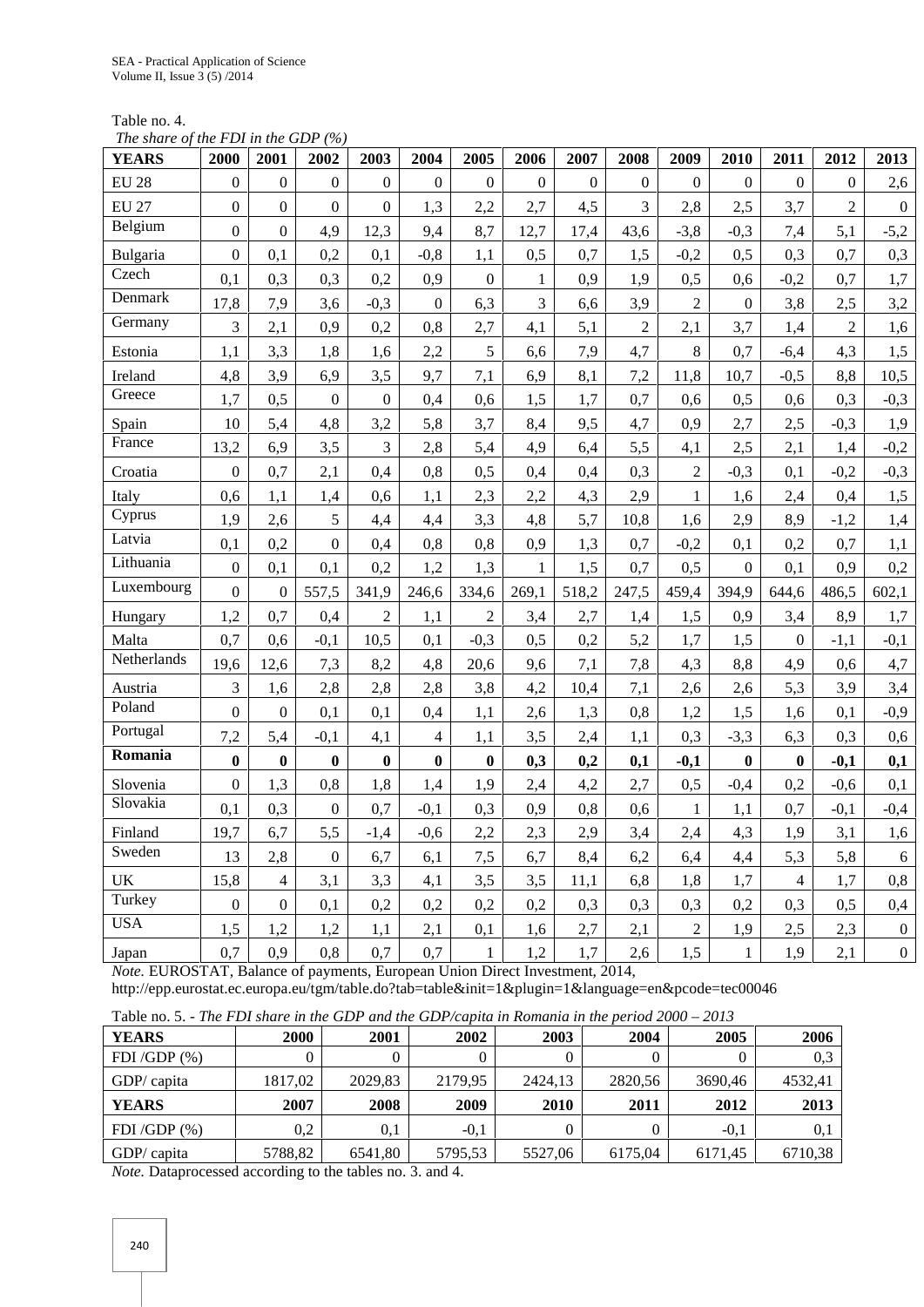| <b>YEARS</b>   | 2000  | 2001  | 2002  | 2003  | 2004  | 2005  | 2006  |
|----------------|-------|-------|-------|-------|-------|-------|-------|
| FDI/GDP $(\%)$ |       | 0     | 0     | 0     | 1.3   | 2,2   | 2,7   |
| GDP /capita    | 18963 | 19701 | 20387 | 20647 | 21584 | 22441 | 23632 |
|                |       |       |       |       |       |       |       |
| <b>YEARS</b>   | 2007  | 2008  | 2009  | 2010  | 2011  | 2012  | 2013  |
| FDI/GDP $(\%)$ | 4,5   | 3     | 2,8   | 2.5   | 3,7   | ◠     | 2,6   |
| GDP /capita    | 24955 | 25008 | 23483 | 24443 | 25135 | 25540 | 25720 |

Table no. 6.- *The share of the FDI in the GDP and the GDP/capita in the UE 28 during the period 2000 – 2013*

*Note.* Data processed according to the tables no. 3. and 4.

Table no. 7. - *The percentage of the FDI in the GDP and the GDP/capita in Hungary during the period 2000 – 2013*

| <b>YEARS</b>              | 2000     | 2001    | 2002                 | 2003    | 2004    | 2005     | 2006     |
|---------------------------|----------|---------|----------------------|---------|---------|----------|----------|
| FDI /GDP $(\%)$           | 1.2      | 0.7     | 0.4                  |         | 1,1     | 2        | 3,4      |
| GDP /capita               | 4932,80  | 5771,25 | 6900.53              | 7281,51 | 8112,31 | 8785,25  | 8899,97  |
|                           |          |         |                      |         |         |          |          |
| <b>YEARS</b>              | 2007     | 2008    | 2009                 | 2010    | 2011    | 2012     | 2013     |
| FDI/GDP $(\%)$            | 1.4      | 1,5     | 0,9                  | 3.4     | 8,9     | 1,7      | 1,4      |
| GDP /capita               | 10501,11 | 9530.77 | 9159,29              | 9920.83 | 9763,29 | 10095,03 | 10501,11 |
| $\mathbf{v}$ $\mathbf{v}$ | $\cdot$  |         | $\sim$ $\sim$ $\sim$ |         |         |          |          |

*Note.* Data processed according to the tables no. 3. and 4.

Table no. 8. *The percentage of the FDI in the GDP and the GDP/capita in Bulgaria during the period 2000 – 2013*

| <b>YEARS</b>   | <b>2000</b> | 2001    | 2002    | 2003    | 2004    | 2005    | 2006    |
|----------------|-------------|---------|---------|---------|---------|---------|---------|
| FDI/GDP $(\%)$ | 0           | 0.1     | 0,2     | 0.1     | $-0.8$  | 1,1     | 0,5     |
| GDP /capita    | 1726,62     | 1963,23 | 2160.26 | 2346.32 | 2626,52 | 3018,14 | 3450,31 |
|                |             |         |         |         |         |         |         |
| <b>YEARS</b>   | 2007        | 2008    | 2009    | 2010    | 2011    | 2012    | 2013    |
| FDI/GDP $(\%)$ | 0,7         | 1,5     | $-0.2$  | 0.5     | 0.3     | 0,7     | 0,3     |
| GDP /capita    | 4033,31     | 4688,69 | 4855,66 | 4585,33 | 5259,86 | 5486,12 | 5519,00 |

*Note.* Data processed according to the tables no. 3. and 4.

Table no. 9. - *The percentage of the FDI in the GDP and the GDP/capita in the United Kingdom during the period 2000 – 2013*

| <b>YEARS</b>    | 2000     | 2001     | 2002     | 2003        | 2004     | 2005     | 2006     |
|-----------------|----------|----------|----------|-------------|----------|----------|----------|
| FDI /GDP $(\%)$ | 15,8     | 4        | 3,1      | 3,3         | 4,1      | 3.5      | 3,5      |
| GDP /capita     | 27627,50 | 28062.22 | 28946,21 | 27864,66    | 29897,41 | 31027,74 | 32711,60 |
|                 |          |          |          |             |          |          |          |
| <b>YEARS</b>    | 2007     | 2008     | 2009     | <b>2010</b> | 2011     | 2012     | 2013     |
| FDI /GDP $(\%)$ | 11.1     | 6,8      | 1,8      | 1,7         | 4        | 1,7      | 0,8      |
| GDP /capita     | 34241,33 | 30185,00 | 27088,54 | 26538,38    | 28015,75 | 30354,09 | 29797,78 |

*Note.* Data processed according to the tables no. 3. and 4.

Table no. 10.

*The correlation between the FDI and the inflation in Romania during the period*

| <b>2000</b> | 2001    | 2002        | 2003        | 2004    | 2005    | 2006                         |
|-------------|---------|-------------|-------------|---------|---------|------------------------------|
| 1148,73     | 1292.91 | 1206.34     | 1946.00     | 5183.00 | 5213,09 | 9059,31                      |
| 45.67       | 34.45   | 22.16       | 15,31       | 11.86   | 9,00    | 6,59                         |
| 2007        | 2008    | <b>2009</b> | <b>2010</b> | 2011    | 2012    | 2013                         |
| 7250.00     | 9496.00 | 3488.00     | 2220.00     | 1814.35 | 2138.00 | 2723.75                      |
| 4.83        | 7.85    |             |             |         |         | 4,00                         |
|             |         |             |             |         |         | 3.34<br>5,80<br>6.11<br>5.58 |

*Note.* International Monetary Fund, World Economic Outlook Database, April 2014, www.imf.org.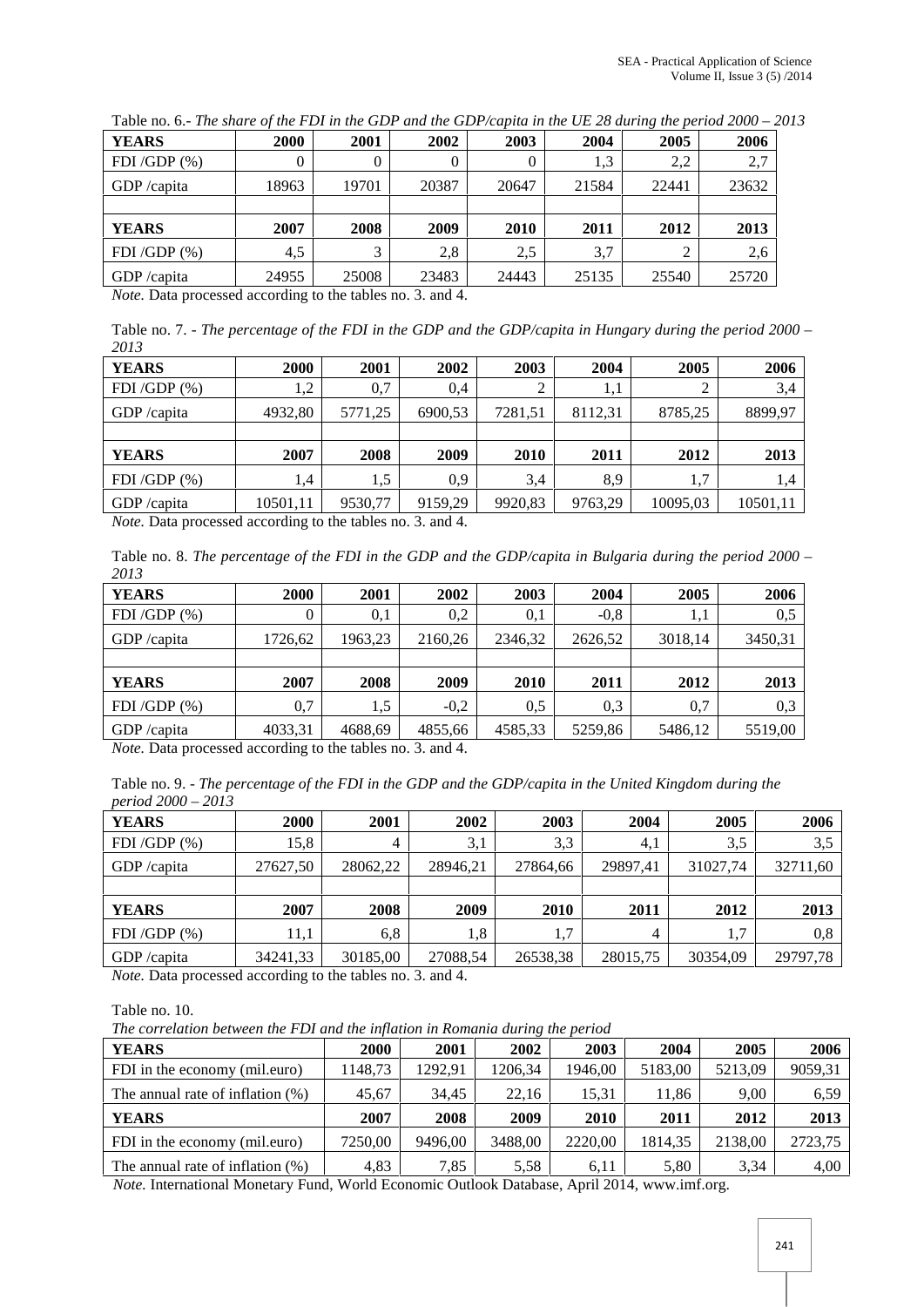Table no. 11.

*The correlation between the FDI and the inflation in Hungary during the period 2000 – 2013*

| 2000<br>3004.65<br>9.78 | 2001<br>4394.88<br>9.16 | 2002<br>3165.97<br>5,26 | 2003<br>1889.49<br>4,65 | 2004<br>3434.83<br>6,78 | 2005<br>6199.04<br>3,55 | 2006<br>5433,53<br>3,88 |
|-------------------------|-------------------------|-------------------------|-------------------------|-------------------------|-------------------------|-------------------------|
|                         |                         |                         |                         |                         |                         |                         |
|                         |                         |                         |                         |                         |                         |                         |
|                         |                         |                         |                         |                         |                         |                         |
|                         |                         |                         |                         |                         |                         |                         |
| 2007                    | 2008                    | 2009                    | 2010                    | 2011                    | 2012                    | 2013                    |
| 2886,56                 | 4326.49                 | 1505,66                 | 1583,78                 | 4525,03                 | 10883,60                | 2327,84                 |
| 7.94                    | 6.07                    | 4.21                    | 4,88                    | 3,96                    | 5,71                    | 1,73                    |
|                         |                         |                         |                         |                         |                         |                         |

*Note.* International Monetary Fund, World Economic Outlook Database, April 2014, www.imf.org.

Table no. 12.

*The correlation of the FDI and the inflation in Bulgaria during the period 2000 – 2013*

|                                     |         |         | $\cdot$ |         |         |         |         |
|-------------------------------------|---------|---------|---------|---------|---------|---------|---------|
| <b>YEARS</b>                        | 2000    | 2001    | 2002    | 2003    | 2004    | 2005    | 2006    |
| FDI in the economy (mil.euro)       | 1104.96 | 902,67  | 975.40  | 1846,33 | 2735,41 | 3152,18 | 6220,44 |
| The annual rate of inflation $(\%)$ | 10,32   | 7,37    | 5,81    | 2,35    | 6,15    | 6,04    | 7,42    |
|                                     |         |         |         |         |         |         |         |
| <b>YEARS</b>                        | 2007    | 2008    | 2009    | 2010    | 2011    | 2012    | 2013    |
| FDI in the economy (mil.euro)       | 9051,55 | 6740,71 | 2555.48 | 1096,82 | 1330,12 | 1070,39 | 1092,27 |
| The annual rate of inflation $(\%)$ | 7,57    | 11.95   | 2,47    | 3,04    | 3,39    | 2,39    | 0,38    |

*Note.* International Monetary Fund, World Economic Outlook Database, April 2014, www.imf.org.

| Table no. 1, 13.                                                                            |  |
|---------------------------------------------------------------------------------------------|--|
| The correlation between the FDI and unemployment in Romania during the period $2000 - 2013$ |  |

| <b>2000</b> | 2001    | 2002    | 2003        | 2004    | 2005    | 2006    |  |  |  |  |  |
|-------------|---------|---------|-------------|---------|---------|---------|--|--|--|--|--|
| 1148.73     | 1292,91 | 1206.34 | 1946.00     | 5183,00 | 5213,09 | 9059,31 |  |  |  |  |  |
| 7,16        | 6,61    | 8.44    | 7,03        | 8.07    | 7,17    | 7,27    |  |  |  |  |  |
|             |         |         |             |         |         |         |  |  |  |  |  |
| 2007        | 2008    | 2009    | <b>2010</b> | 2011    | 2012    | 2013    |  |  |  |  |  |
| 7250,00     | 9496.00 | 3488.00 | 2220.00     | 1814,35 | 2138,00 | 2723,75 |  |  |  |  |  |
|             |         |         |             |         |         |         |  |  |  |  |  |
| 6.41        | 5,79    | 6,86    | 7,28        | 7.40    | 7,04    | 7,29    |  |  |  |  |  |
|             |         |         |             |         |         |         |  |  |  |  |  |

*Note.* International Monetary Fund, World Economic Outlook Database, April 2014, www.imf.org.

Table no. 14.

*The correlation between the FDI and unemployment in Hungary during the period 2000 – 2013*

| <b>2000</b> | 2001    | 2002    | 2003        | 2004    | 2005     | 2006    |
|-------------|---------|---------|-------------|---------|----------|---------|
| 3004.65     | 4394.88 | 3165.97 | 1889.49     | 3434,83 | 6199.04  | 5433,53 |
|             |         |         |             |         |          |         |
| 6.00        | 5,60    | 5.90    | 5.50        | 6,30    | 7,30     | 7,50    |
| 2007        | 2008    | 2009    | <b>2010</b> | 2011    | 2012     | 2013    |
| 2886.56     | 4326.49 | 1505.66 | 1583,78     | 4525,03 | 10883.60 | 2327,84 |
|             |         |         |             |         |          |         |
| 7.70        | 8.00    | 10.50   | 10.80       | 10,93   | 10,92    | 10,23   |
|             |         |         |             |         |          |         |

*Note.* International Monetary Fund, World Economic Outlook Database, April 2014, www.imf.org.

Table no. 15.

*The correlation between the FDI and the unemployment rate in Bulgaria during the period 2000 – 2013*

| <b>YEARS</b>                    | 2000   | 2001   | 2002   | 2003    | 2004    | 2005    | 2006    |
|---------------------------------|--------|--------|--------|---------|---------|---------|---------|
| FDI in the economy (mil.euro)   | 104.96 | 902.67 | 975.40 | 1846.33 | 2735.41 | 3152.18 | 6220.44 |
| The annual rate of unemployment |        |        |        |         |         |         |         |
| (% )                            | 18.13  | 17.51  | 17.42  | 13.86   | 12.19   | 10.18   | 9,02    |
| <b>YEARS</b>                    | 2007   | 2008   | 2009   | 2010    | 2011    | 2012    | 2013    |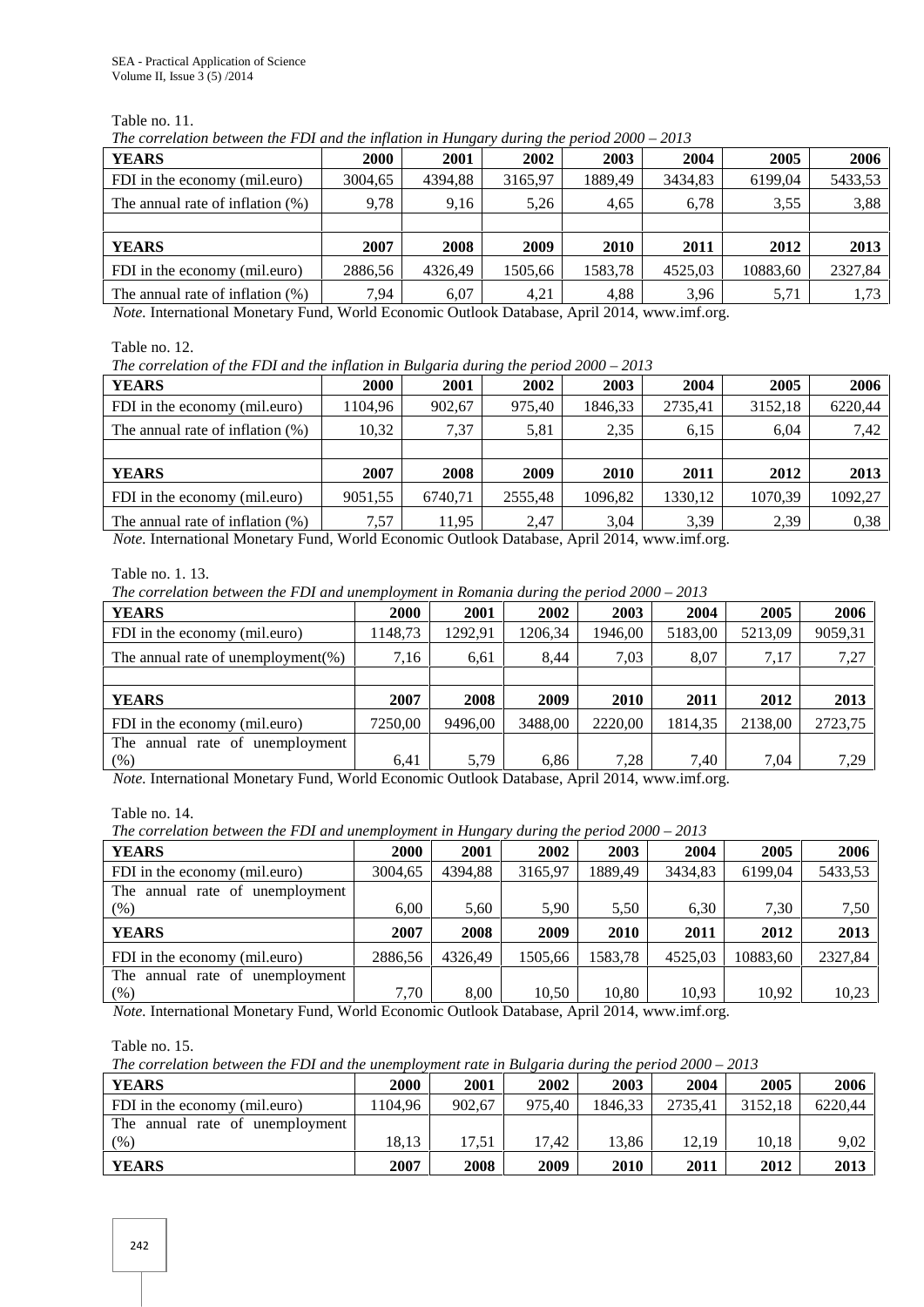| FDI in the economy (mil.euro)   | 9051.55 | 6740.71 | 2555.48 | 1096.82 | 1330.12 | 1070.39 | 1092.27 |
|---------------------------------|---------|---------|---------|---------|---------|---------|---------|
| The annual rate of unemployment |         |         |         |         |         |         |         |
| (96)                            | 5.94    | 5,66    | .88     | 10.31   |         | 12.38   | 13.04   |

*Note.* International Monetary Fund, World Economic Outlook Database, April 2014, www.imf.org.

Table no. 16.

*The correlation between the FDI and the exports in Romania during the period 2000 – 2013*

| <b>YEARS</b>                  | <b>2000</b> | 2001     | 2002        | 2003     | 2004     | 2005     | 2006     |
|-------------------------------|-------------|----------|-------------|----------|----------|----------|----------|
| FDI in the economy (mil.euro) | 1148,73     | 1292.91  | 1206,34     | 1946,00  | 5183,00  | 5213,09  | 9059,31  |
| Exports (mil.euro)            | 13347,00    | 14996.70 | 17193,30    | 18284,10 | 21882,80 | 26401,10 | 31553,20 |
|                               |             |          |             |          |          |          |          |
| <b>YEARS</b>                  | 2007        | 2008     | <b>2009</b> | 2010     | 2011     | 2012     | 2013     |
| FDI in the economy (mil.euro) | 7250.00     | 9496.00  | 3488.00     | 2220.00  | 1814.35  | 2138,00  | 2723,75  |
| Exports (mil.euro)            | 36547.10    | 42532.30 | 36169.60    | 44038.70 | 52592,50 | 53477.00 | 59956,80 |

*Note.* International Monetary Fund, World Economic Outlook Database, April 2014, www.imf.org.

Table no. 17.

*The correlation between the FDI and the exports in Hungary during the period 2000 – 2013*

| <b>2000</b> | 2001     | 2002                 | 2003     | 2004     | 2005     | 2006     |
|-------------|----------|----------------------|----------|----------|----------|----------|
| 3004,65     | 4394,88  | 3165.97              | 1889.49  | 3434,83  | 6199.04  | 5433,53  |
| 37551.90    | 42372.70 | 44567.20             | 45369.00 | 52016.20 | 58538,30 | 69653,30 |
|             |          |                      |          |          |          |          |
| 2007        | 2008     | <b>2009</b>          | 2010     | 2011     | 2012     | 2013     |
| 2886,56     | 4326.49  | 1505,66              | 1583,78  | 4525.03  | 10883,60 | 2327,84  |
|             |          | 70919.80             | 81862.60 | 90632.70 | 91794.90 | 94199,00 |
|             |          | 80841.50<br>86188.00 |          |          |          |          |

*Note.* International Monetary Fund, World Economic Outlook Database, April 2014, www.imf.org.

Table no. 18.

*The correlation between the FDI and the exports in Bulgaria during the period 2000 – 2013*

| <b>YEARS</b>                  | 2000     | 2001     | 2002        | 2003     | 2004     | 2005     | 2006     |
|-------------------------------|----------|----------|-------------|----------|----------|----------|----------|
| FDI in the economy (mil.euro) | 1104.96  | 902,67   | 975,40      | 1846,33  | 2735,41  | 3152,18  | 6220,44  |
| Exports (mil.euro)            | 7082.50  | 7577.30  | 8078,40     | 8916.60  | 10587,60 | 9427.20  | 16206,20 |
|                               |          |          |             |          |          |          |          |
| <b>YEARS</b>                  | 2007     | 2008     | <b>2009</b> | 2010     | 2011     | 2012     | 2013     |
| FDI in the economy (mil.euro) | 9051,55  | 6740.71  | 2555.48     | 1096.82  | 1330.12  | 1070.39  | 1092,27  |
| Exports (mil.euro)            | 18299.30 | 20626.70 | 16595.70    | 20697.80 | 25604.60 | 26615.00 | 28047.60 |

*Note.* International Monetary Fund, World Economic Outlook Database, April 2014, www.imf.org.

Table no. 19.

*The correlation between the FDI and the imports in Romania during the period 2000 – 2013*

| <b>YEARS</b>                  | <b>2000</b> | 2001     | 2002     | 2003     | 2004     | 2005     | 2006     |
|-------------------------------|-------------|----------|----------|----------|----------|----------|----------|
| FDI in the economy (mil.euro) | 1148.73     | 1292.91  | 1206,34  | 1946,00  | 5183,00  | 5213,09  | 9059,31  |
| Imports (mil.euro)            | 15501,70    | 18447.00 | 19927.00 | 22215,20 | 27372,30 | 34512.30 | 43296,70 |
|                               |             |          |          |          |          |          |          |
| <b>YEARS</b>                  | 2007        | 2008     | 2009     | 2010     | 2011     | 2012     | 2013     |
| FDI in the economy (mil.euro) | 7250.00     | 9496.00  | 3488.00  | 2220.00  | 1814.35  | 2138,00  | 2723,75  |
| Imports (mil.euro)            | 53873,60    | 60757.00 | 43309.70 | 51162,40 | 59581,90 | 59682.30 | 60758,20 |

*Note.* International Monetary Fund, World Economic Outlook Database, April 2014, www.imf.org.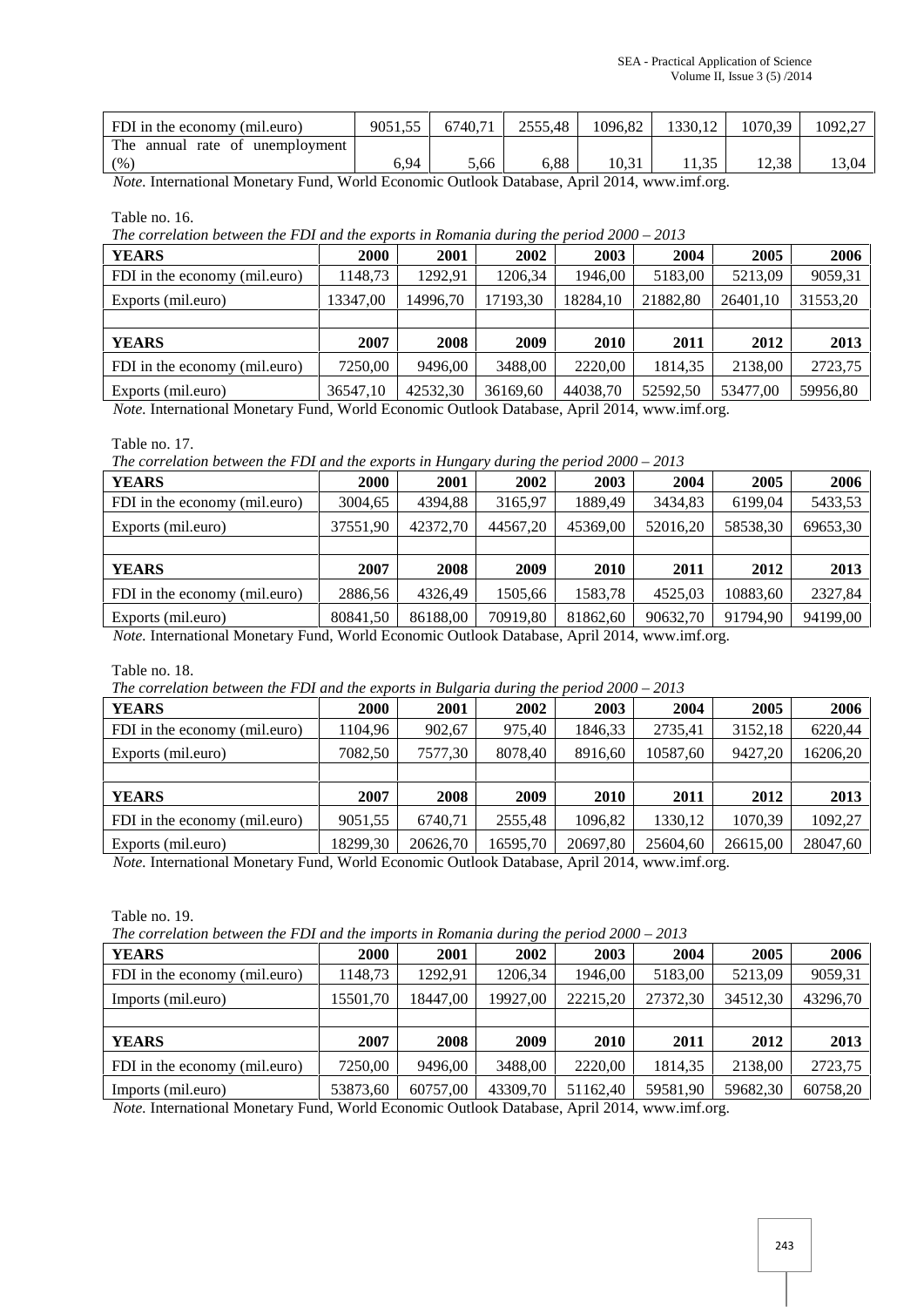Table no. 20.

*The correlation between the FDI and the imports in Hungary in the period 2000 – 2013*

| <b>2000</b> | 2001     | 2002        | 2003     | 2004     | 2005     | 2006     |  |  |  |  |  |
|-------------|----------|-------------|----------|----------|----------|----------|--|--|--|--|--|
| 3004,65     | 4394,88  | 3165,97     | 1889.49  | 3434,83  | 6199.04  | 5433,53  |  |  |  |  |  |
| 39288,30    | 42980,50 | 45872,70    | 48208,30 | 54972,70 | 60408,50 | 70473,10 |  |  |  |  |  |
|             |          |             |          |          |          |          |  |  |  |  |  |
| 2007        | 2008     | <b>2009</b> | 2010     | 2011     | 2012     | 2013     |  |  |  |  |  |
| 2886,56     | 4326.49  | 1505,66     | 1583,78  | 4525.03  | 10883,60 | 2327,84  |  |  |  |  |  |
| 79955.10    | 85708.60 | 66479.40    | 76412.10 | 84243.90 | 84670.00 | 86349,40 |  |  |  |  |  |
|             |          |             |          |          |          |          |  |  |  |  |  |

**Source**: International Monetary Fund, World Economic Outlook Database, April 2014, www.imf.org.

Table no. 21.

*The correlation between the FDI and the imports in Bulgaria during the period 2000 – 2013*

|                               |          | $\sim$   |          |          |          |          |          |
|-------------------------------|----------|----------|----------|----------|----------|----------|----------|
| <b>YEARS</b>                  | 2000     | 2001     | 2002     | 2003     | 2004     | 2005     | 2006     |
| FDI in the economy (mil.euro) | 1104.96  | 902.67   | 975.40   | 1846.33  | 2735,41  | 3152,18  | 6220,44  |
| Imports (mil.euro)            | 7831,50  | 9042.80  | 9455.90  | 10814.70 | 12924.30 | 12936,50 | 20862,60 |
|                               |          |          |          |          |          |          |          |
| <b>YEARS</b>                  | 2007     | 2008     | 2009     | 2010     | 2011     | 2012     | 2013     |
| FDI in the economy (mil.euro) | 9051,55  | 6740.71  | 2555.48  | 1096.82  | 1330,12  | 1070.39  | 1092,27  |
| Imports (mil.euro)            | 24366.60 | 27895.20 | 19681.40 | 21380.80 | 25612.90 | 27836,00 | 28422.60 |

**Source**: International Monetary Fund, World Economic Outlook Database, April 2014, www.imf.org.



*Figure no. 1.* The share of the FDI in the GDP during the period 2000 - 2013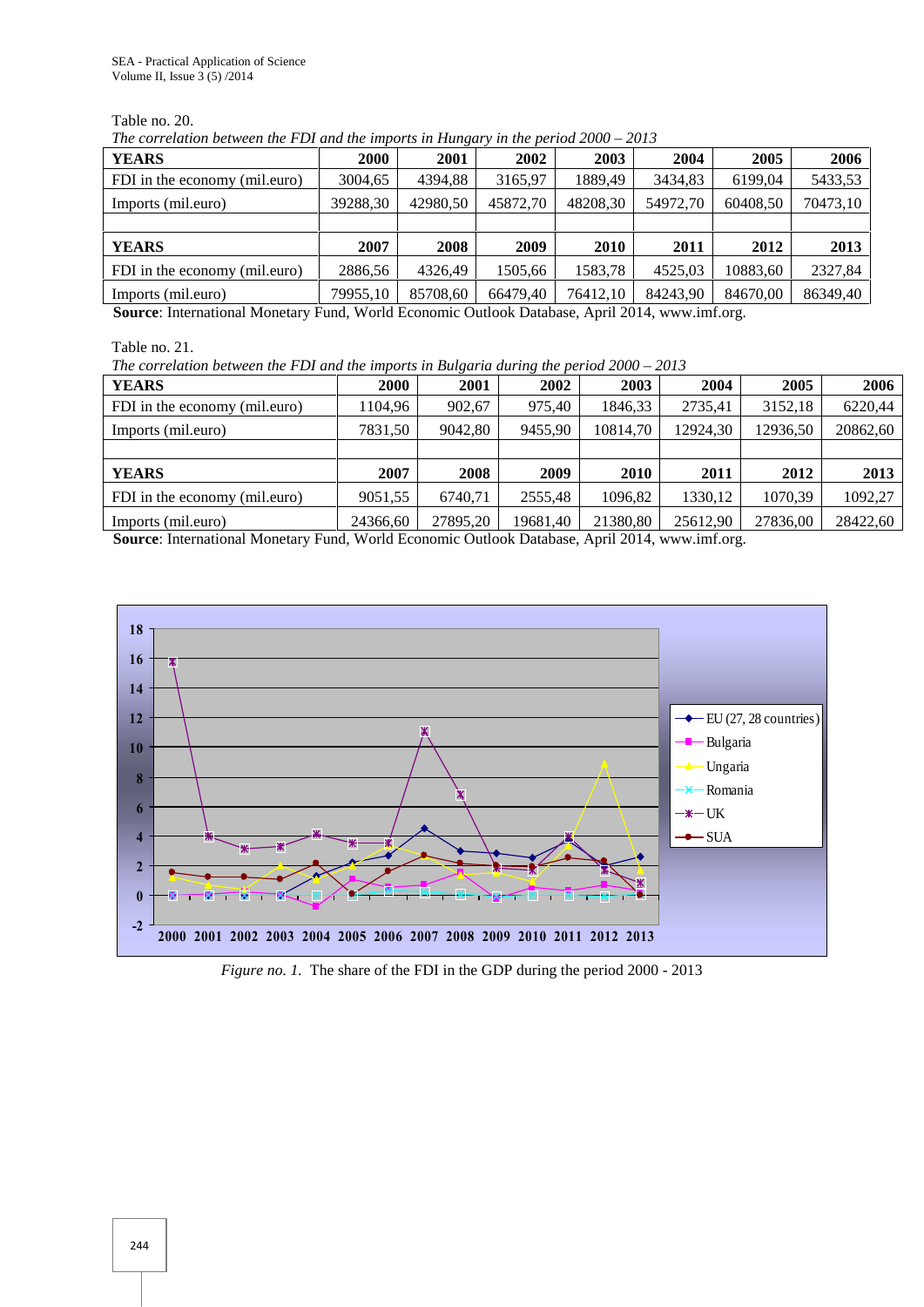

*Figure no. 2.* The correlation between the GDP /capita and the FDI/GDP in Romania





*Figure no. 3.* The correlation between the GDP/capita and the FDI/ GDP in the European Union

*Figure no. 4.* The correlation between the GDP/capita and the FDI/ GDP in Hungary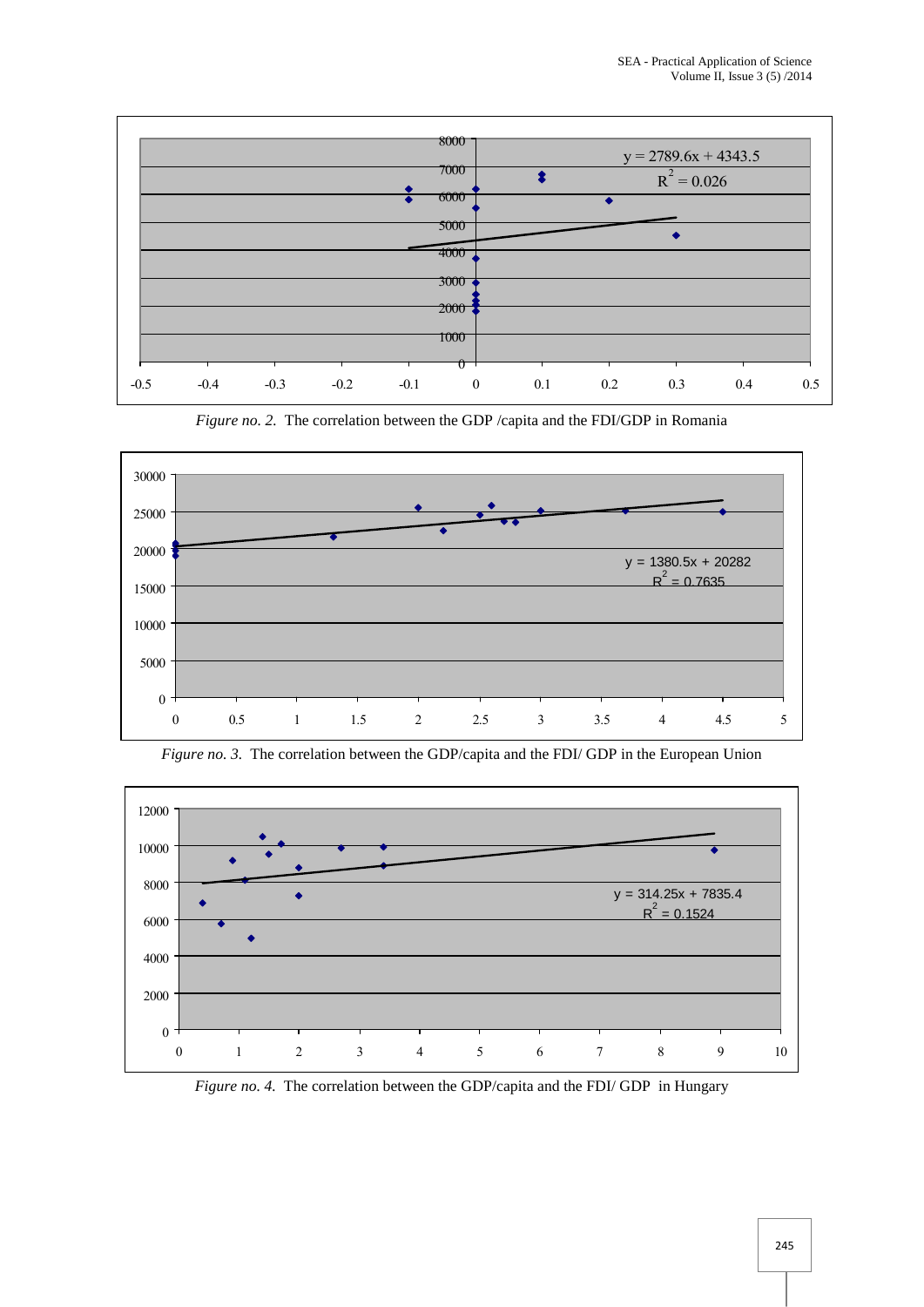







*Figure no. 6.* The correlation between the GDP/capita and the FDI/ GDP in the United Kingdom

*Figure no. 7.* The correlation between the FDI and the inflation in Romania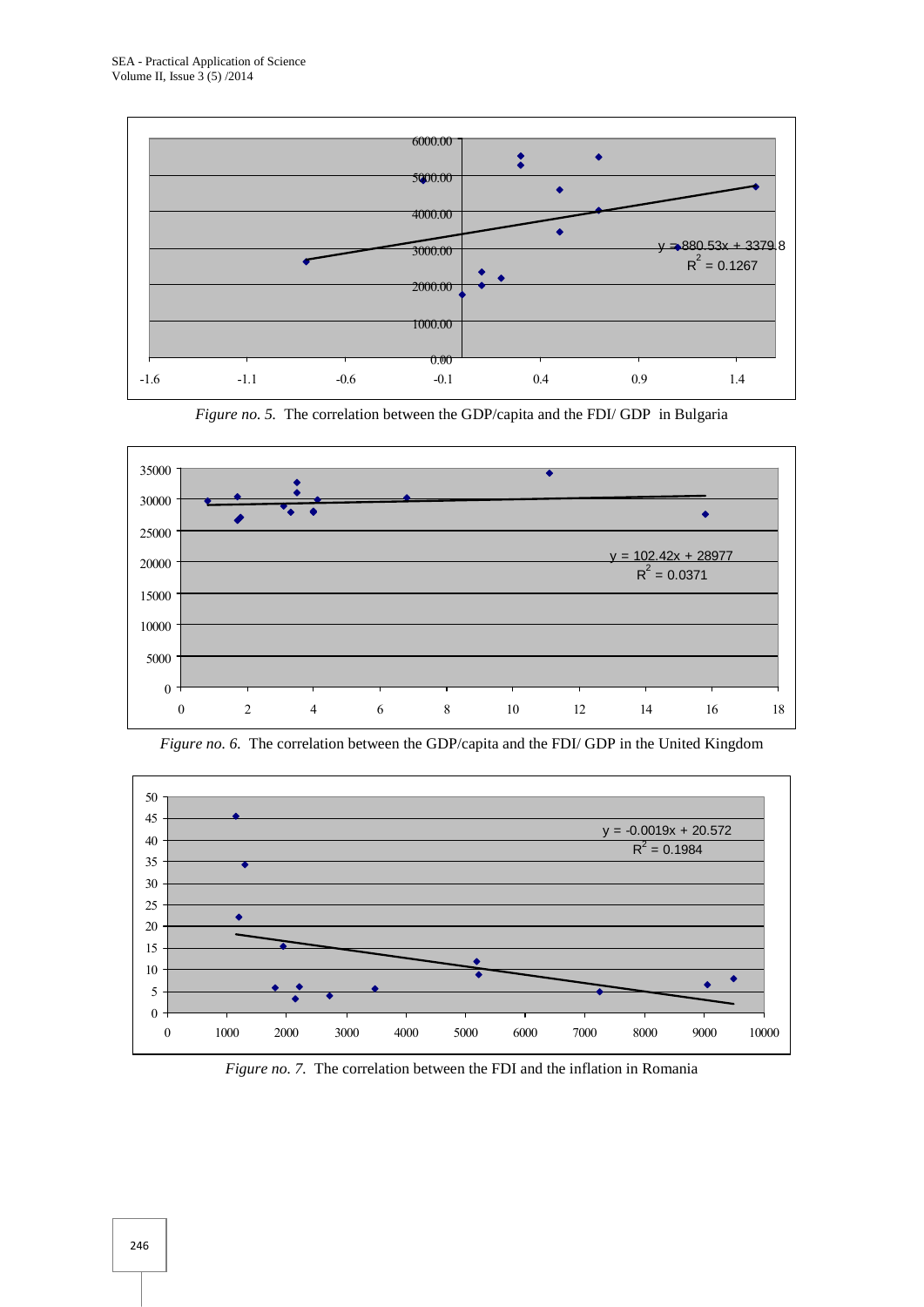

*Figure no. 8.* The correlation between the FDI and the inflation in Hungary







*Figure no. 10.*The correlation between the FDI and unemployment in Romania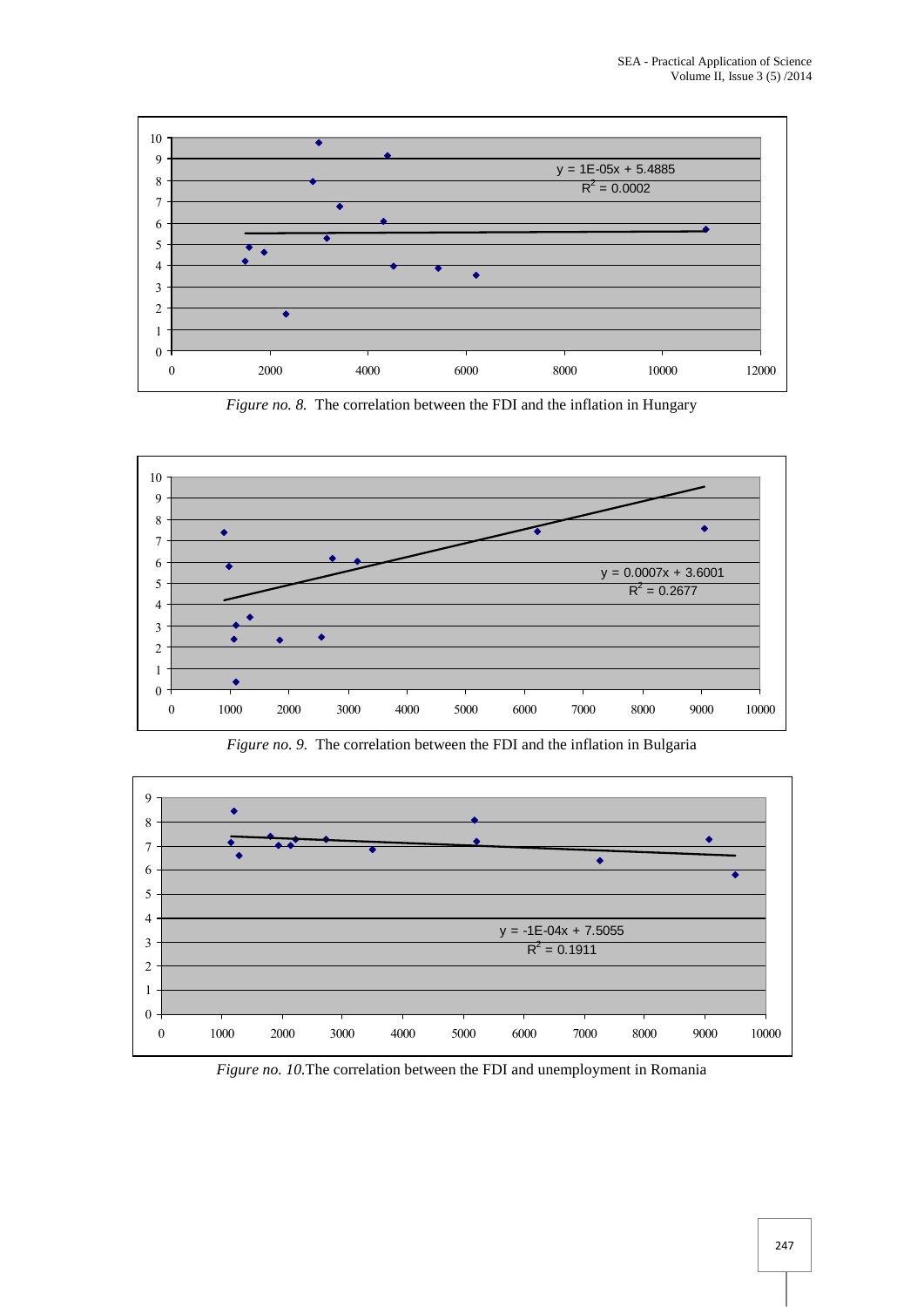

*no. 11.*The correlation between the FDI and the unemployment rate in Hungary



*no. 12.*The correlation between the FDI and the unemployment rate in Bulgaria



*no. 13.* The correlation between the FDI and the exports in Romania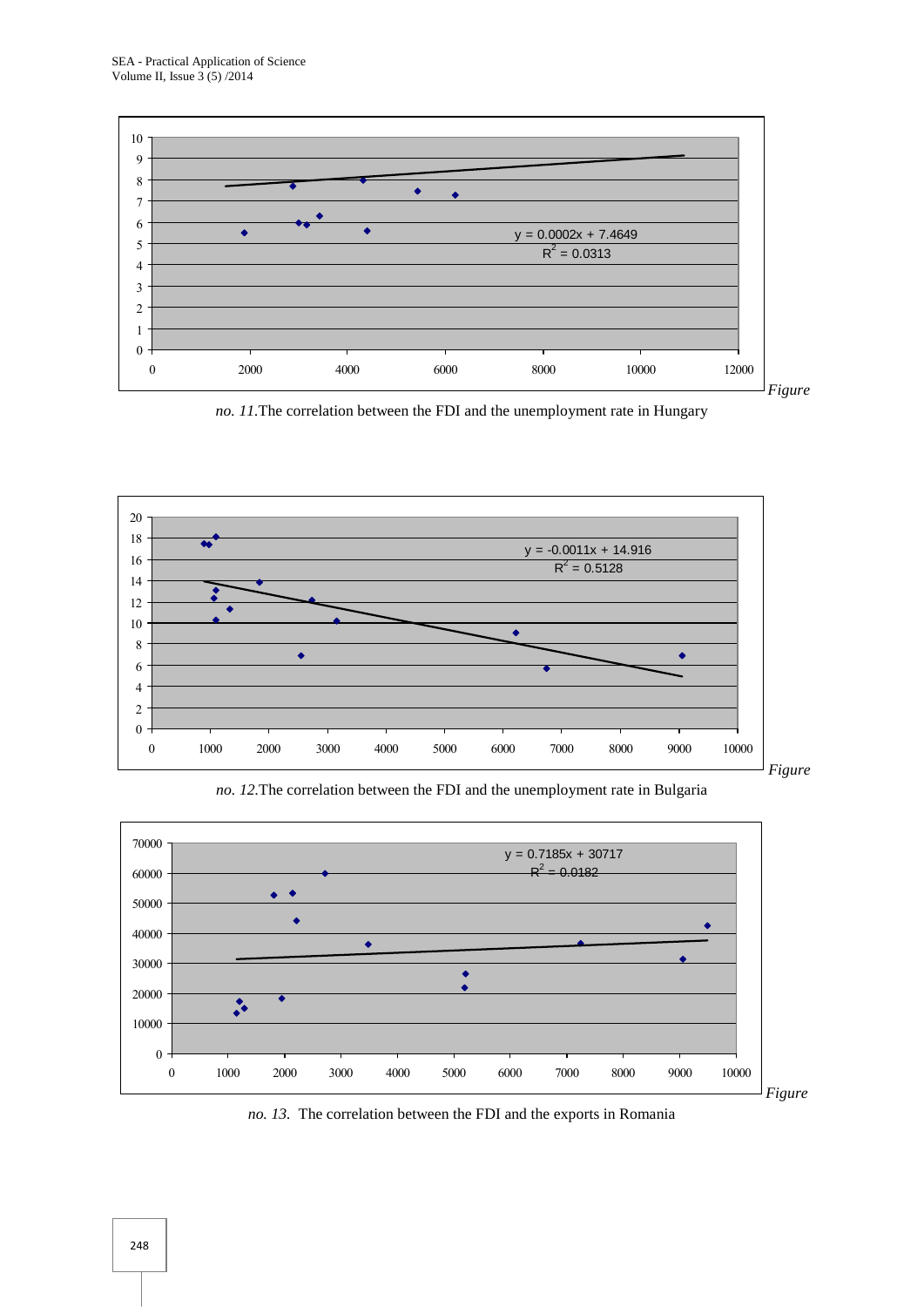

*Figure no. 14.* The correlation between the FDI and the exports in Hungary







*16.* The correlation between the FDI and the imports in Romania